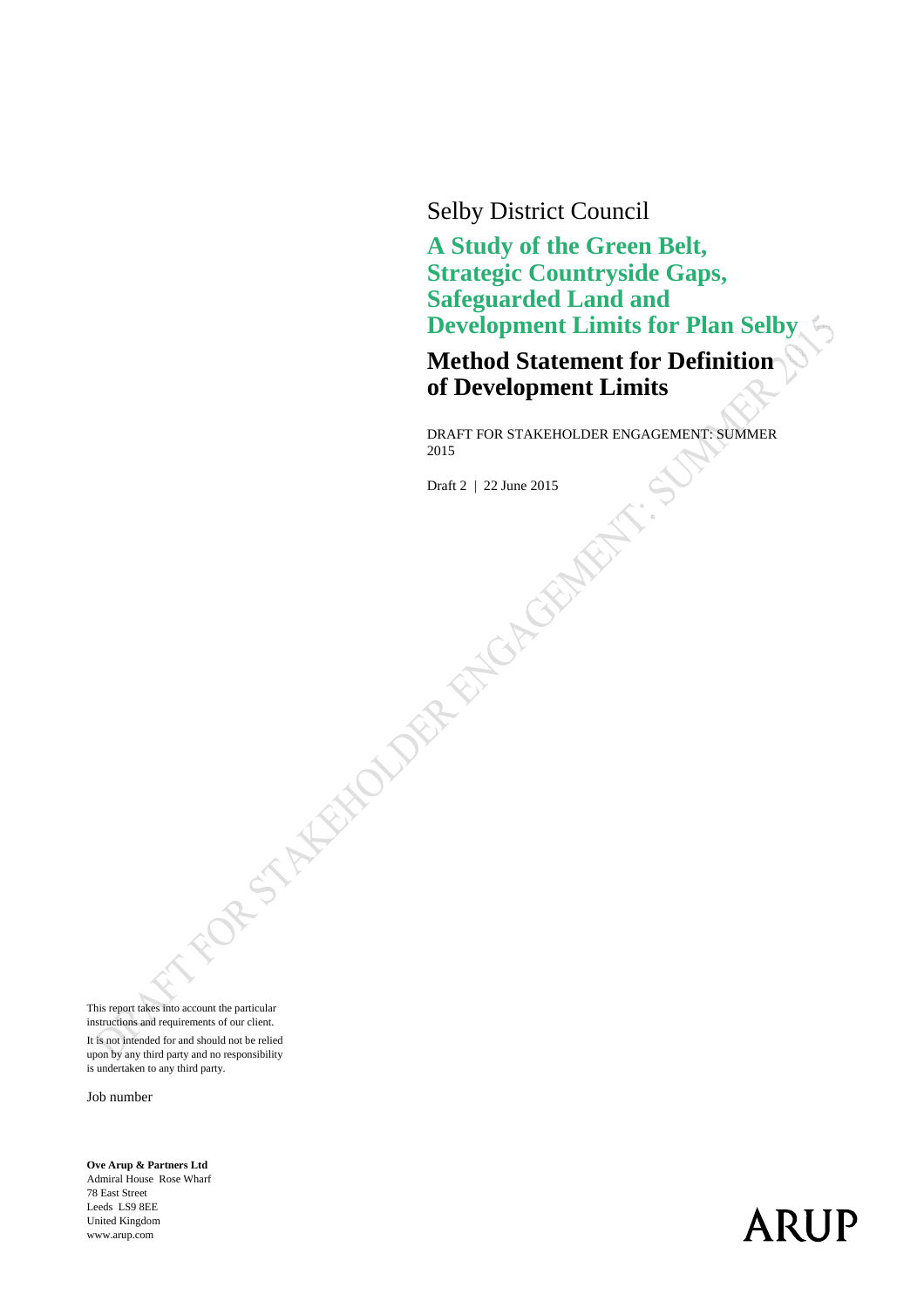### **Contents**

|                  |              |                                                                | Page             |
|------------------|--------------|----------------------------------------------------------------|------------------|
| $\mathbf{1}$     | Introduction |                                                                | $\mathbf{1}$     |
| $\boldsymbol{2}$ |              | <b>Policy Context and Guidance</b>                             | $\boldsymbol{2}$ |
|                  | 2.1          | <b>Existing Policy Context</b>                                 | $\overline{2}$   |
|                  | 2.2          | Previous Approaches to defining Development Limits in<br>Selby |                  |
|                  | 2.3          | <b>Requirement to Review Development Limits</b>                |                  |
|                  | 2.4          | Guidance on defining Development Limits                        | 7                |
| 3                |              | Proposed Methodology for Defining Development Limits in Plan   |                  |
|                  | <b>Selby</b> |                                                                | 11               |
|                  | 3.1          | <b>Purpose of Development Limits</b>                           | 11               |
|                  | 3.2          | Approach to defining Development Limits                        | 11               |
|                  | 3.3          | Overview of Proposed Methodology for defining                  |                  |
|                  |              | Development Limits                                             | 13               |
|                  | 3.4          | Criteria for defining Development Limits                       | 15               |
|                  | 3.5          | Process for undertaking Development Limits Review              | 18               |
| DREAM FOR        |              | TAXELO                                                         |                  |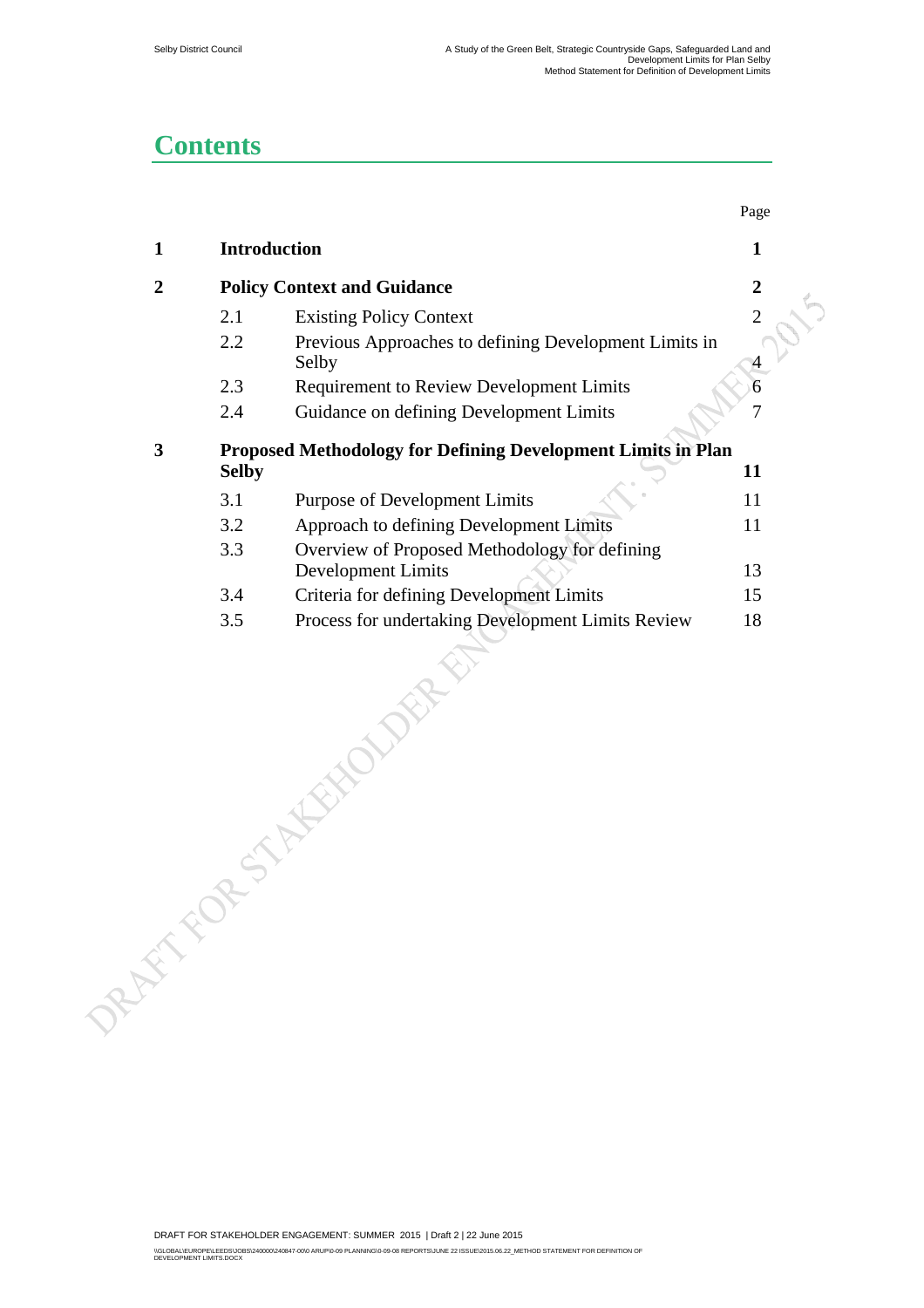### **1 Introduction**

In spring 2015, Ove Arup and Partners ('Arup') were appointed by Selby District Council ('Selby DC') to prepare 'A Study of Green Belt, Strategic Countryside Gaps, Safeguarded Land and Development Limits' as part of the evidence base for PLAN Selby. 2015

The component parts of this commission contain draft detail and recommendations for discussion as part of the PLAN Selby Summer 2015 engagement with selected stakeholders.

Following this engagement the finalised recommendations and conclusions will inform, but not predetermine, decision-making regarding Site Allocations for inclusion within the emerging publication draft of PLAN Selby. The Preferred Options Draft of PLAN Selby will be consulted on in early 2016.

This Draft Method Statement outlines the proposed methodology and criteria to guide the future delineation of Development Limits in PLAN Selby, taking into account relevant factors including:

- The approach to be adopted (e.g. a tightly drawn limit to existing built up areas and the outer edge of new Local Plan allocations and/or a loosely drawn limit to allow sympathetic development);
- The purpose of Development Limits in defining areas where strict control of new development is required and those areas where development 'in principle' is likely to be acceptable;
- The need for a consistent definition within the context of delivering the Core Strategy; and
- Guidelines on how to deal with particular types of structures and buildings which commonly lie on the edge of a settlement's built up area.

The Core Strategy states that a review of current Development Limits will be undertaken in all settlements through further Local Plan documents (noted at paragraph 4.31 and paragraph 5.29). The methodology outlined in this document will therefore provide a sound basis from which the review of Development Limits can be undertaken within PLAN Selby.

The main purpose of this document is to propose a defined methodology by which Development Limits can be reviewed and established through PLAN Selby. This document is structured within the following sections:

- The policy context which guides the implementation of existing Development Limits within Selby's settlements;
- The need to review existing Development Limits;
- Guidance on defining Development Limits;
- Approaches to defining Development Limits previously used in Selby;
- Comparative approaches for defining Development Limits used in other local authorities; and
- Proposed methodology for defining Development Limits in PLAN Selby.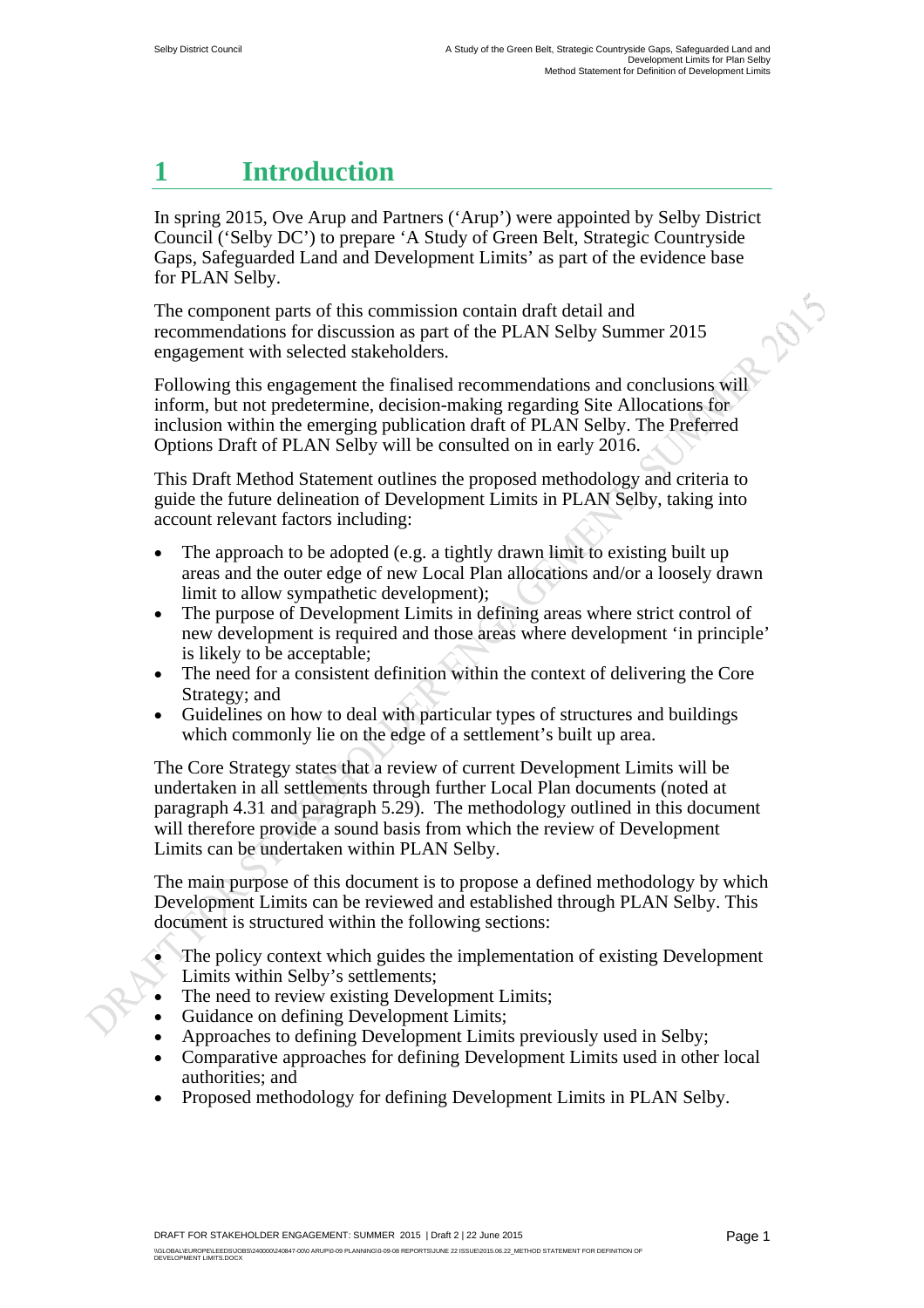## **2 Policy Context and Guidance**

### **2.1 Existing Policy Context**

The definition of Development Limits outlined in the Selby Core Strategy (and as originally defined in the Selby District Local Plan) is *'the boundary between settlements and the open countryside and therefore establishes where relevant*  2015 *policies apply'*.

Development Limits have previously been defined for each of the Secondary Villages, Designated Service Villages (DSVs), Local Service Centres and Principal Town within Selby District (as defined in the Core Strategy, 2013 Settlement Hierarchy). These Development Limits were defined through the Selby District Local Plan Proposals Map (adopted in 2005). The smaller villages and hamlets within the District do not have designated Development Limits and are treated as falling within the wider countryside.

Whilst some of the inset proposals maps were revised and replaced following the publication of the Core Strategy (October 2013), none of the settlement Development Limit boundaries were affected by these amendments.

**Core Strategy Policy SP2 'Spatial Development Strategy'** sets out the overall spatial development strategy and the types of development acceptable within the above settlements. Specifically, Policy SP2 states that limited amounts of residential development may be absorbed inside Development Limits of Secondary Villages where it will enhance or maintain the vitality of rural communities and which conform to the provisions of Policy SP4 and Policy SP10.

Development in the countryside, outside of the defined Development Limits, will generally be resisted unless it involves the replacement or extension of existing buildings, the re-use of buildings preferably for employment purposes, and welldesigned new buildings of an appropriate scale, which would contribute towards and improve the local economy and where it will enhance or maintain the vitality of rural communities, in accordance with Policy SP13; or meet rural affordable housing need, or other special circumstances.

**Core Strategy Policy SP4 'Management of Residential Development in Settlements'** sets out that certain types of residential development within the Development Limits of selected settlements will be acceptable 'in principle'. The selected settlements are those which through the preparation of the Core Strategy have been determined as the District's most sustainable settlements, having the best access to jobs, shops and services.

In Selby, Tadcaster and Sherburn in Elmet and the 18 Designated Service Villages, the following types of residential development will be acceptable in principle within Development Limits: Conversions, replacement dwellings, redevelopment of previously developed land, and an appropriate scale development on greenfield land (including garden land and conversion/redevelopment of farmsteads).

In the 40 Secondary Villages, the following types of residential development will be acceptable in principle within Development Limits: Conversions, replacement dwellings, redevelopment of previously developed land, filling of small linear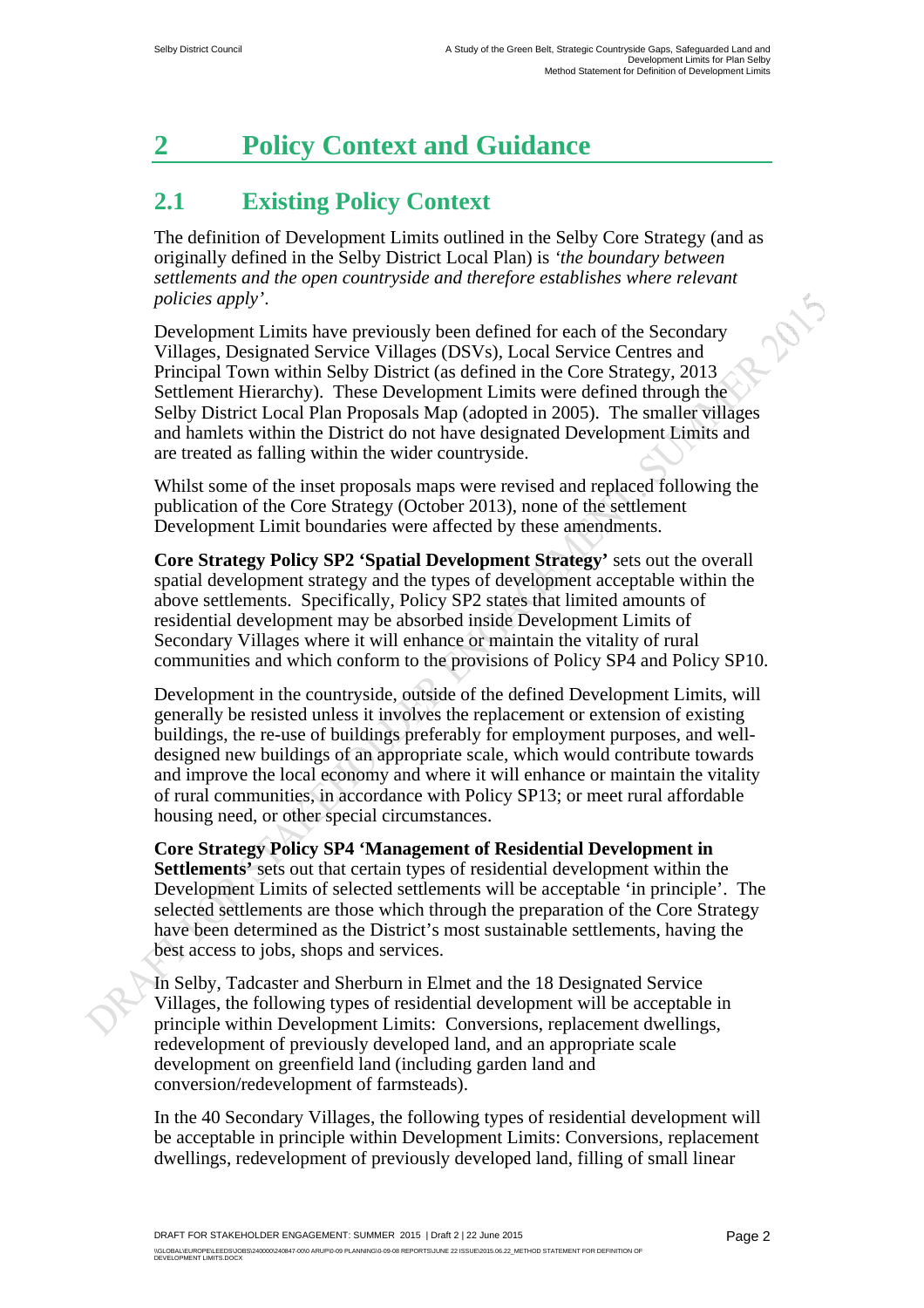gaps in otherwise built up residential frontages, and conversion/replacement of farmsteads.

Proposals for the conversion and/or redevelopment of farmsteads to residential use within Development Limits will be treated on their merits according to a number of specified principles.

**Policy SP5 'Scale and Distribution of Housing' seeks to bring new allocations** of housing land forward in the most sustainable locations within Development Limits in Selby, Tadcaster, Sherburn in Elmet and the DSVs. All proposals for housing allocations, within or outside current Development Limits of settlements, other than exception sites for 100% affordable housing in villages (or mixed market and affordable schemes in line with Policy SP10), will be brought forward through specific allocations in a Site Allocations Local Plan.

Policy SP10 'Rural Housing Exceptions Sites' states that in DSVs and Secondary Villages, planning permission will be granted for small scale 'rural affordable housing' as an exception to normal planning policy provided it meets a number of criteria, including that the site is within or adjoining Development Limits in the case of Secondary Villages, and adjoining Development Limits in the case of Designated Service Villages.

The implementation of the above policies in relation to Development Limits within each of Selby's settlement types is summarised in Table 1 below.

| <b>Settlement</b><br>Category              | <b>Development</b><br><b>Limits</b> | <b>Acceptability of allocated</b><br>development (to be<br>determined through PLAN<br>Selby)      |                                                                                                   | <b>Acceptability of unallocated</b><br>development (subject to<br>meeting Planning Policy<br>requirements) |                                                                                |
|--------------------------------------------|-------------------------------------|---------------------------------------------------------------------------------------------------|---------------------------------------------------------------------------------------------------|------------------------------------------------------------------------------------------------------------|--------------------------------------------------------------------------------|
|                                            | Defined?                            | Within<br><b>Development</b><br><b>Limits</b>                                                     | <b>Outside</b><br><b>Development</b><br><b>Limits</b>                                             | Within<br><b>Development</b><br><b>Limits</b>                                                              | <b>Outside</b><br><b>Development</b><br><b>Limits</b>                          |
| Principal<br>Town<br>(x 1)                 | Yes                                 | Acceptable<br>within the<br>most<br>sustainable<br>locations<br>where local<br>need<br>identified | Acceptable<br>within the<br>most<br>sustainable<br>locations<br>where local<br>need<br>identified | $Acceptable -$<br>main focus<br>for new<br>development                                                     | Development<br>in open<br>countryside<br>generally<br>$resisted1$ .            |
| Local<br>Service<br>Centre<br>(x 2)        | Yes                                 | Acceptable<br>within the<br>most<br>sustainable<br>locations<br>where local<br>need<br>identified | Acceptable<br>within the<br>most<br>sustainable<br>locations<br>where local<br>need<br>identified | Acceptable -<br>development<br>must be<br>appropriate to<br>size and role<br>of settlement                 | Development<br>in open<br>countryside<br>generally<br>resisted <sup>1</sup> .  |
| Designated<br>Service<br>Village<br>(x 18) | Yes                                 | Acceptable<br>within the<br>most<br>sustainable<br>locations<br>where local                       | Acceptable<br>within the<br>most<br>sustainable<br>locations<br>where local                       | $Acceptable -$<br>Some scope<br>for additional<br>residential<br>and small-<br>scale                       | Small scale<br>rural<br>affordable<br>housing may<br>be acceptable<br>on rural |

**Table 1:** Core Strategy policies in relation to Development Limits within each of Selby's settlement types

DRAFT FOR STAKEHOLDER ENGAGEMENT: SUMMER 2015 | Draft 2 | 22 June 2015 \\GLOBAL\EUROPE\LEEDS\JOBS\240000\240847-00\0 ARUP\0-09 PLANNING\0-09-08 REPORTS\JUNE 22 ISSUE\2015.06.22\_METHOD STATEMENT FOR DEFINITION OF<br>DEVELOPMENT LIMITS.DOCX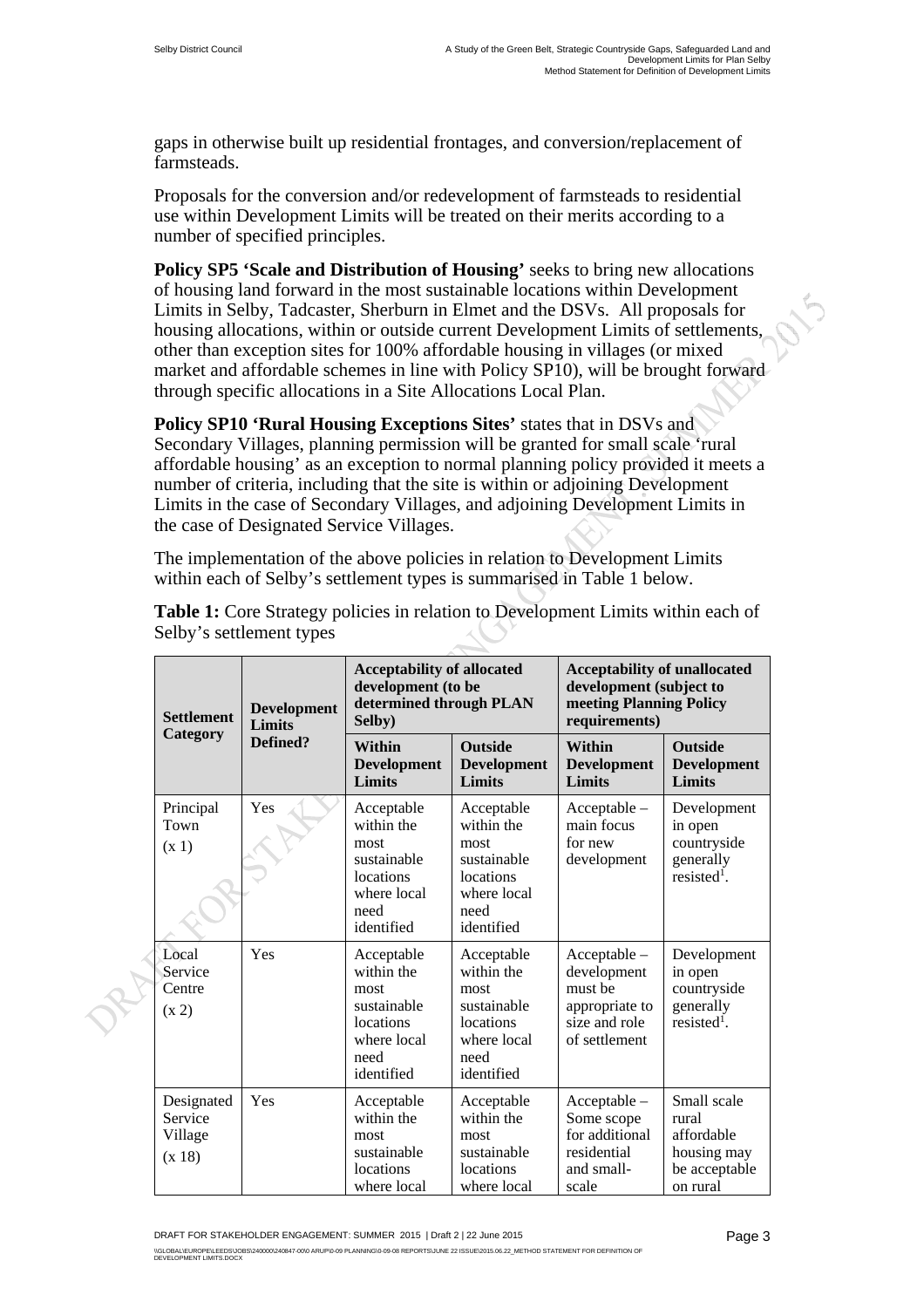|                                |                | need<br>identified              | need<br>identified              | employment<br>growth                                                                                                                                  | exception<br>sites<br>adjoining<br>Development<br>Limits<br>boundary.<br>Other<br>development<br>generally<br>resisted <sup>1</sup> .                                                                                   |  |
|--------------------------------|----------------|---------------------------------|---------------------------------|-------------------------------------------------------------------------------------------------------------------------------------------------------|-------------------------------------------------------------------------------------------------------------------------------------------------------------------------------------------------------------------------|--|
| Secondary<br>Village<br>(x 40) | Yes            | No new<br>allocations<br>needed | No new<br>allocations<br>needed | Limited<br>residential<br>development<br>may be<br>acceptable as<br>small scale<br>rural<br>affordable.<br>housing on<br>rural<br>exception<br>sites. | Small scale<br>rural<br>affordable<br>housing may<br>be acceptable<br>on rural<br>exception<br>sites<br>adjoining<br>Development<br>Limits<br>boundary.<br>Other<br>development<br>generally<br>resisted <sup>1</sup> . |  |
| Other<br>Village /<br>Hamlet   | N <sub>o</sub> | N/A                             | No new<br>allocations<br>needed | N/A                                                                                                                                                   | Development<br>in open<br>countryside<br>generally<br>resisted <sup>1</sup> .                                                                                                                                           |  |

### **2.2 Previous Approaches to defining Development Limits in Selby**

The Selby Local Plan (adopted 2005) used a set of criteria to define Development Limits throughout the District. Section Three of Chapter 3 of the Local Plan (Green Belt and Control of Development in the Countryside) sets out these criteria.

The purpose of Selby's Development Limits, as originally defined in the Local Plan was to define the boundary between the open countryside and the settlements themselves in a consistent manner. Each settlement within the Plan area was individually appraised and the Development Limits drawn with regard to the particular site characteristics. To ensure a consistent approach, the following set of criteria for defining boundaries was applied:

#### **a) Sites of Amenity and Conservation Value**

 $\overline{a}$ 

Priority was given to the need to protect sites of nature conservation importance, scheduled monuments, village greens and other pockets of valuable amenity land such as woodlands, many of which were covered by Tree Preservation Orders.

<sup>&</sup>lt;sup>1</sup> Limited to replacement or extension of existing buildings, re-use of buildings (preferably for employment) and new buildings of appropriate scale which contribute to local economy and rural vitality.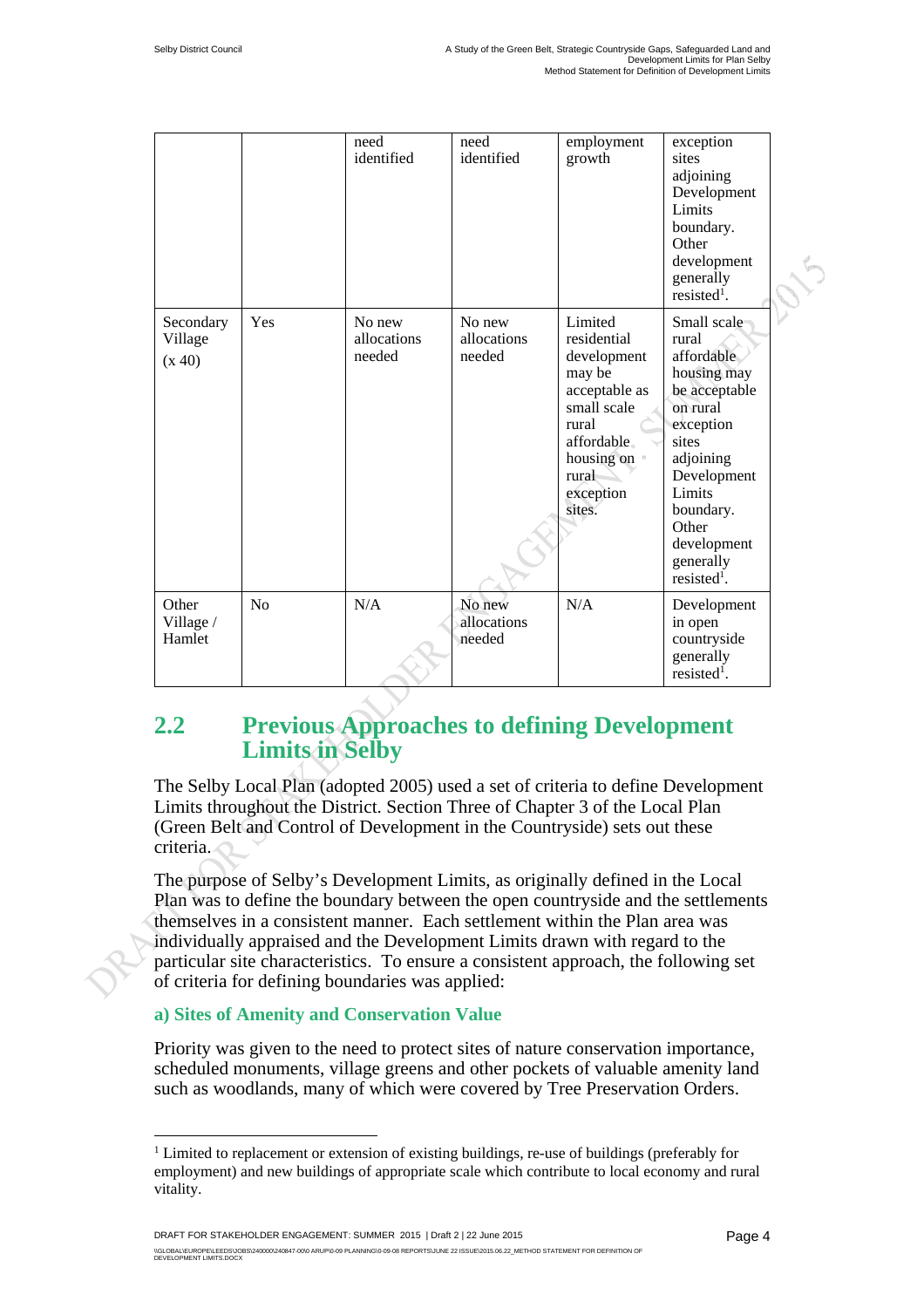#### **b) Physical Boundaries**

Wherever practicable and appropriate, boundaries followed well-defined physical features such as walls, fences, hedgerows, roads and streams. Apart from being readily discernible and less open to dispute these boundaries usually represented the transition between village or town and the neighbouring countryside. However, where curtilages were extensive and partially or wholly undeveloped, and where they backed onto countryside, it was considered appropriate to define a tighter boundary which more closely conformed to the existing built-up limits than garden curtilages. 201

#### **c) Buildings on the Edge of Settlements**

Similarly, where houses stood on the outer roadside edge of a settlement, the Development Limit was frequently drawn tighter than the curtilage boundary. This indicated that housing which would effectively result in ribbon development by extending the built-up area fronting the roadside would not be considered acceptable.

#### **d) Buildings set in Spacious Grounds**

Where buildings such as halls, large houses or hotels were set in spacious grounds on the edge of settlements, their inclusion within Development Limits depended upon the extent to which they appeared to relate with the overall physical fabric of the settlement. Usually, their relative isolation, attributable to their spacious setting, justified their exclusion. Where a particular property was associated with a parkland estate, the importance of retaining this historical association and limiting new development influenced the defining of boundaries.

#### **e) Farmsteads**

Farmsteads and associated outbuildings presented their own particular problems because of their diverse forms and often sprawling nature. Commonly a number of farmsteads were located within or on the fringe of settlements, particularly smaller villages. In some instances farmsteads, although contiguous with existing built development, were excluded from Development Limits because their rural characteristics predominated and they appeared to relate more strongly with the surrounding countryside. Where it was proposed to include or partially include a farmstead, the principal means of determining boundaries were, first, to consider the extent of built development on either side of the farm and, second, to differentiate between modern agricultural buildings and their traditional counterparts. Generally, agricultural buildings of modern construction were excluded whereas traditional stone or brick-built farm buildings which normally front the roadside, and which have historically been long associated with the settlement, were contained within the Development Limits.

#### **f) Institutional Uses**

Institutional uses such as hospitals and schools and their grounds were commonly excluded from Development Limits, except where they were deemed to comprise an integral element within the existing built framework. In some instances, the buildings were contained within Development Limits whereas the grounds were excluded.

#### **g) Industrial Uses**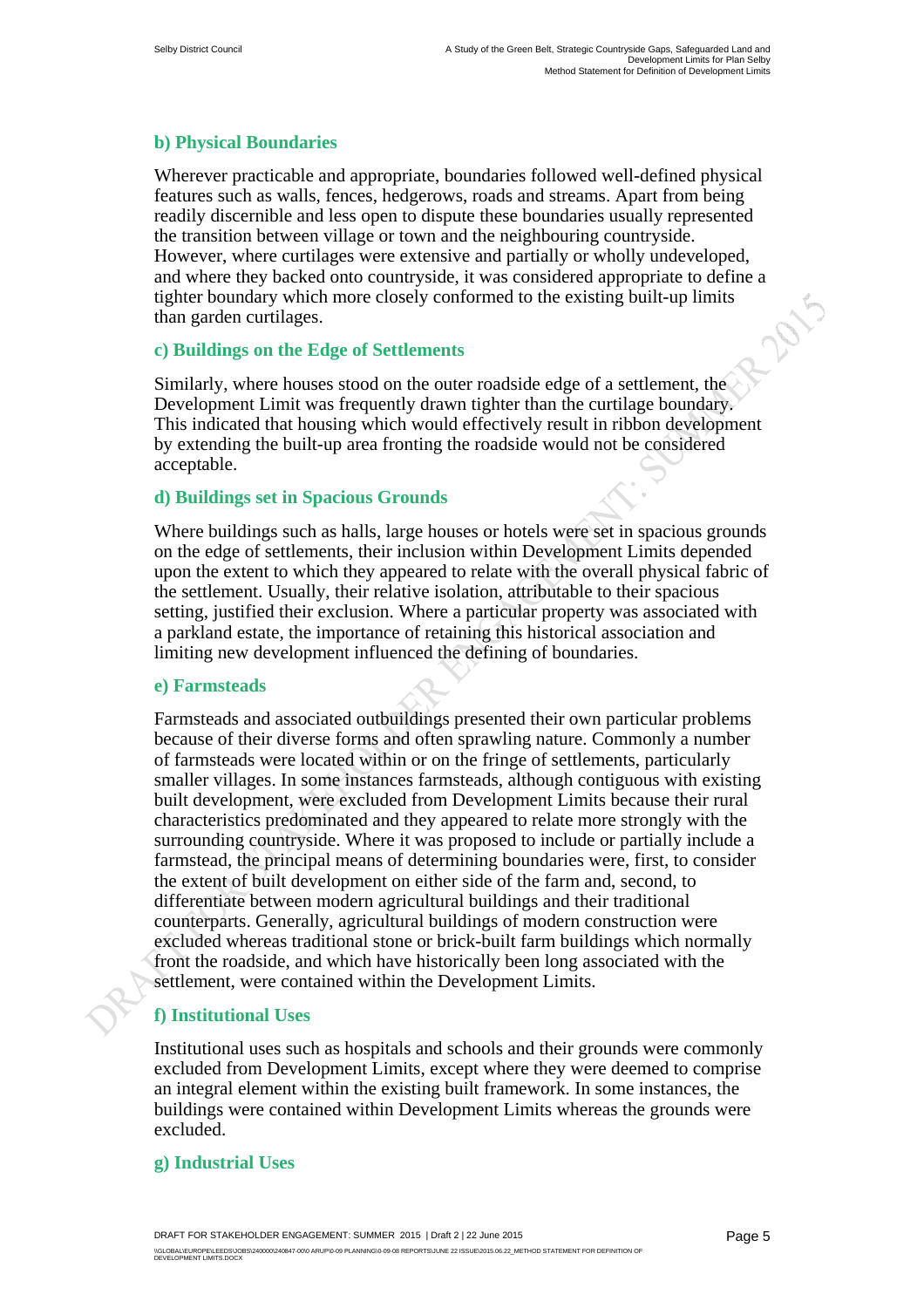Industrial uses operating from premises which extended beyond the otherwise perceived development framework were omitted from Development Limits where it was felt their inclusion could distort the pattern of existing development, should the land have been subject to subsequent pressure for housing.

#### **h) Planning History**

The planning history of a site was also an important consideration when defining boundaries. Where permission had previously been refused for development on the basis that the site fell outside the established built-up limits, then it was likely, given unchanged circumstances, that such land would be excluded from the defined Development Limits. Conversely, where sites on the edge of settlements had outstanding permission for housing, or were allocated for development, then the site would normally be incorporated within Development Limits. Such a consideration did not generally apply in the case of a dwelling or dwellings to which an agricultural, or some other occupancy condition, was attached which had allowed development in a situation where it would normally be refused. In some instances however, where a long-standing occupancy condition was in force and the house in question was clearly well-related to the built form of the village, then the dwelling was been incorporated into the Development Limits.

#### **i) Extent of Existing Settlements**

Regard was given to the extent of existing development as seen from both outside a settlement, particularly from approach roads, and from within the settlement.

### **2.3 Requirement to Review Development Limits**

There is a commitment in the Selby Core Strategy to review the splitting up of the District into the countryside (on one side of the Development Limit) and the main built up areas (on the other side of the Development Limit) based upon the new hierarchy of settlements and the types and scale of growth appropriate to each settlement as set out in the above policies. Other than these broad principles about the scale and type growth of settlements, there are no detailed guidelines/criteria in the Core Strategy on how these Development Limits should be drawn.

The initial consultation undertaken in November 2014 on the emerging Sites and Policies Local Plan identified one of the key objectives of PLAN Selby as setting out new area-based policies and boundaries, such as Development Limits. It states that, in simple terms, the Development Limits mark the line between where development is supported and development resisted, and that the current Development Limits were defined some time ago and must now be checked to see if they remain fit for purpose to deliver the Core Strategy and emerging policies in PLAN Selby, and are consistent with the NPPF. Development Limits must also be considered in relation to revisions to other designations, including the Green Belt and Strategic Countryside Gaps.

The PLAN Selby Initial Consultation document states that Development Limit boundaries may be changed to accommodate new development over the plan period, and where new allocations are made later in the plan process, the Development Limits will be amended to encompass the allocations. However, the consultation document emphasises that Green Belt boundaries can only be altered in exceptional circumstances.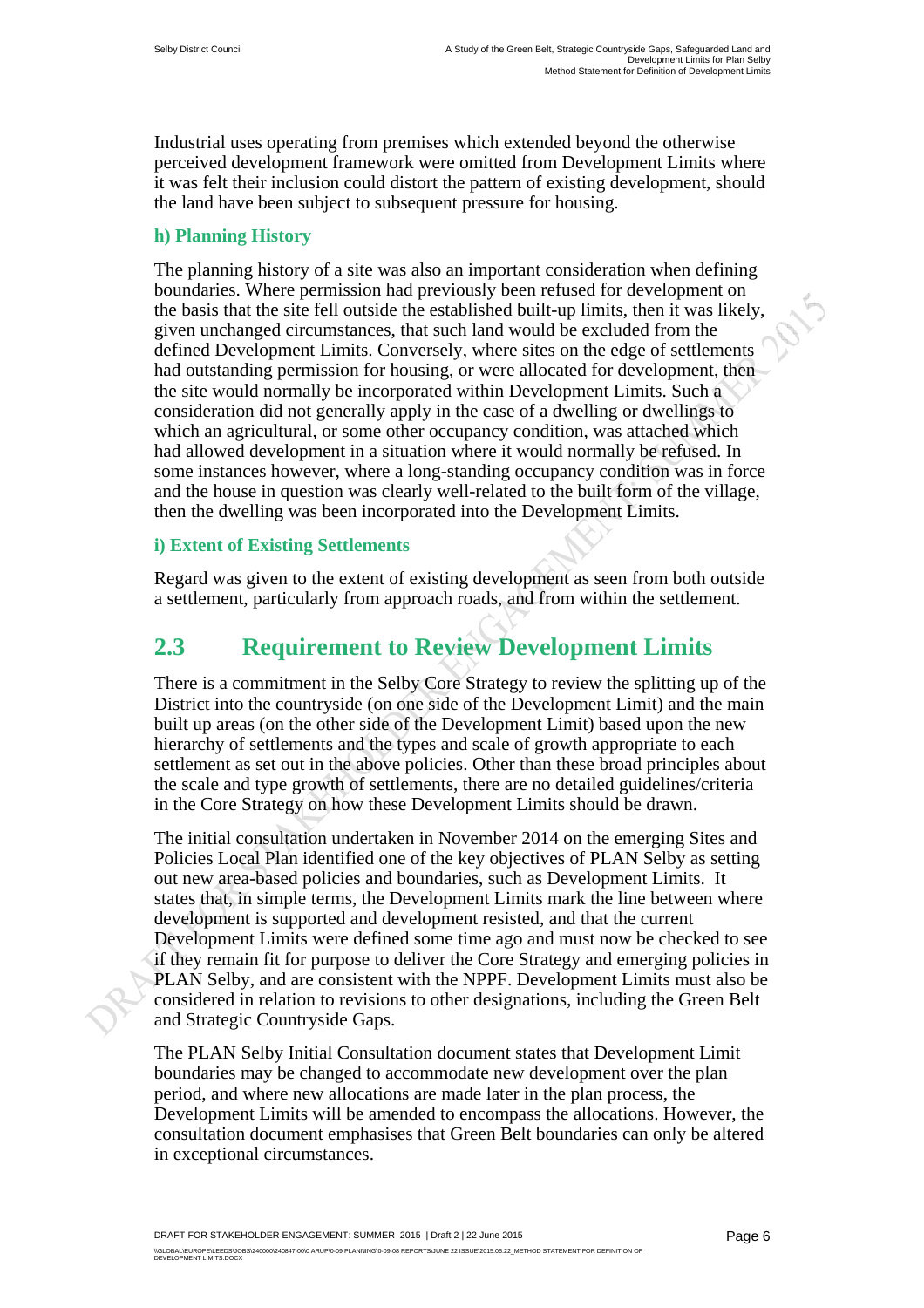### **2.4 Guidance on defining Development Limits**

There is limited national planning policy and guidance on the definition of limits of development or settlement boundaries. The key paragraphs of relevance outlined in the National Planning Policy Framework (NPPF) are Paragraph 17 (Core Planning Principles) which outlines the priorities for allocating land for development, and Paragraph 55 which sets out principles guiding the location of housing in rural areas in order to promote sustainable development.

Specifically, Paragraph 17 states that plans *should '…set out a clear strategy for allocating sufficient land which is suitable for development in their area, taking account of the needs of the residential and business communities',* and *'Allocations of land for development should prefer land of lesser environmental value, where consistent with other policies'* in the NPPF. It also states that planning should *'encourage the effective use of land by reusing land that has been previously developed (brownfield land), provided that it is not of high environmental value'*.

Paragraph 55 states that *'To promote sustainable development in rural areas, housing should be located where it will enhance or maintain the vitality of rural communities' and 'Local planning authorities should avoid new isolated homes in the countryside unless there are special circumstances'*.

The definition of Development Limits in settlements which are set within or bordered by the Green Belt, will be intrinsically linked to the review of Green Belt boundaries. In relation to reviewing existing Green Belt boundaries, the NPPF states that 'once established, Green Belt boundaries should only be altered in exceptional circumstances, through the preparation or review of the Local Plan', at which time, 'authorities should consider Green Belt boundaries having regard to their intended permanence in the long term, so that they should be capable of enduring beyond the plan period' (Paragraph 83). Further considerations which should be made in reviewing and defining Green Belt boundaries are outlined in Paragraphs 84 and 85.

The proposed methodology for undertaking the Selby Green Belt Study and defining Strategic Countryside Gaps (SCGs) are outlined in separate documents, however the process by which the outcomes of this Green Belt Study and delineation of SCGs should be used to assist in the definition of future Development Limits are considered as part of this methodology.

A review of how other Local Planning Authorities have approached defining their Development Limits is set out in Table 2. This has been used to inform the proposed approach defining Development Limits in Selby District.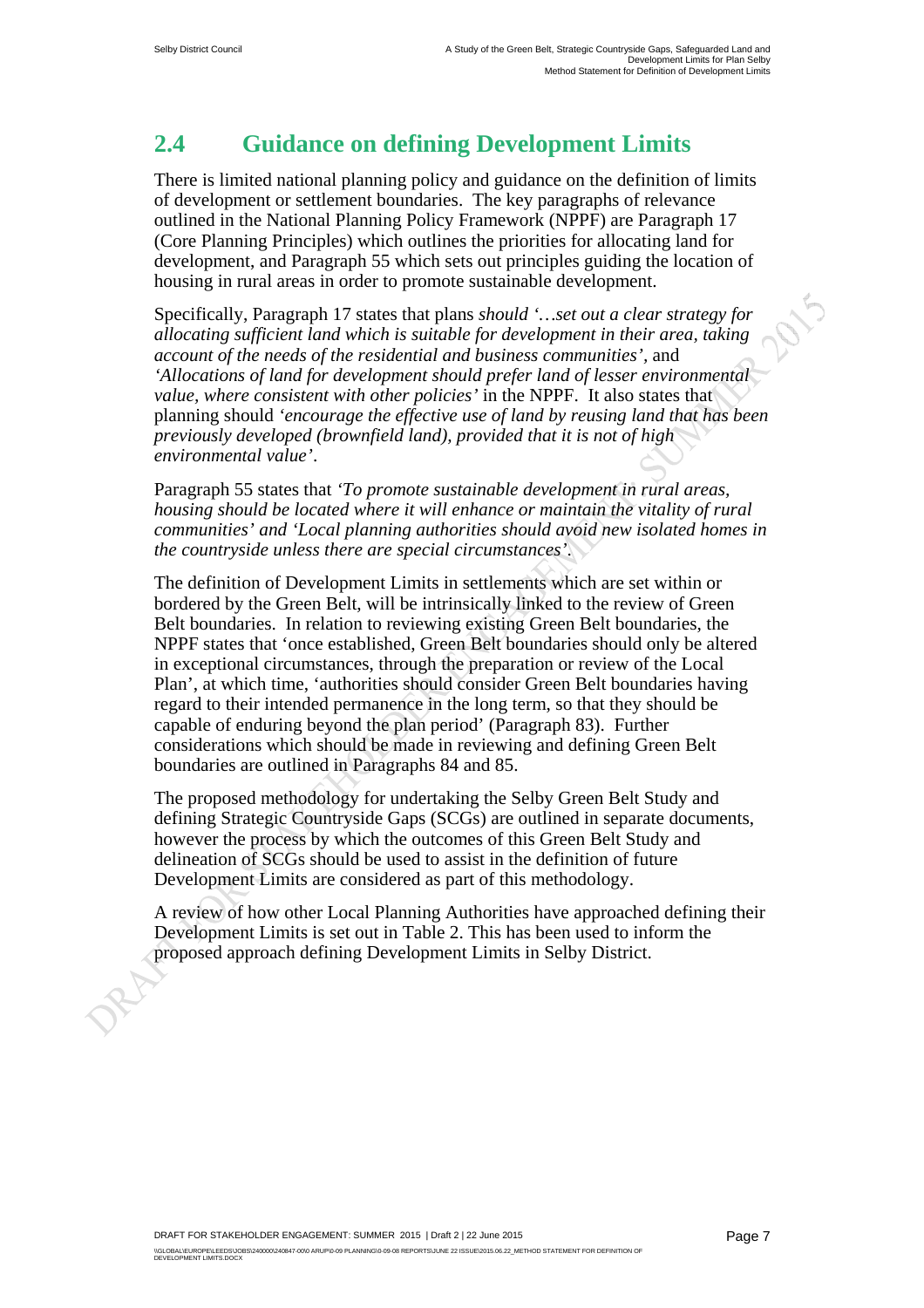#### **Table 2: Comparison of approaches to defining Development Limits in other Local Planning Authorities**

| Local<br><b>Planning</b><br><b>Authority</b> | <b>Settlements Qualifying</b><br>for Development Limits                                         | <b>Principles Guiding Definition</b><br>of Development Limits                                                                                                                                                                                                                                                                                                                                                                                | Land / Uses included within<br><b>Development Limits</b>                                                                                                                                                                                                | <b>Land / Uses excluded from</b><br><b>Development Limits</b>                                                                                                                                                                                                                      | <b>Do Development Limits</b><br>need to be continuous?                                                                                                                                                    |
|----------------------------------------------|-------------------------------------------------------------------------------------------------|----------------------------------------------------------------------------------------------------------------------------------------------------------------------------------------------------------------------------------------------------------------------------------------------------------------------------------------------------------------------------------------------------------------------------------------------|---------------------------------------------------------------------------------------------------------------------------------------------------------------------------------------------------------------------------------------------------------|------------------------------------------------------------------------------------------------------------------------------------------------------------------------------------------------------------------------------------------------------------------------------------|-----------------------------------------------------------------------------------------------------------------------------------------------------------------------------------------------------------|
| <b>Adopted</b>                               |                                                                                                 |                                                                                                                                                                                                                                                                                                                                                                                                                                              |                                                                                                                                                                                                                                                         |                                                                                                                                                                                                                                                                                    |                                                                                                                                                                                                           |
| Wiltshire<br>Council                         | All settlements,<br>excluding Small Villages<br>and those not listed in<br><b>Core Strategy</b> | Settlement boundaries to be<br>retained as per previous Local<br>Plan. Whilst policies identify<br>where it is appropriate for<br>settlements to grow beyond<br>current boundaries, the existing<br>boundary provides useful point<br>of reference and will be<br>reviewed in subsequent<br>document.                                                                                                                                        | Not specified (old boundaries<br>retained)                                                                                                                                                                                                              | Not specified (old boundaries<br>retained)                                                                                                                                                                                                                                         | Not specified (old<br>boundaries retained)                                                                                                                                                                |
| <b>Emerging</b>                              |                                                                                                 |                                                                                                                                                                                                                                                                                                                                                                                                                                              |                                                                                                                                                                                                                                                         |                                                                                                                                                                                                                                                                                    |                                                                                                                                                                                                           |
| East Riding of<br>Yorkshire<br>Council       | All settlements within<br>defined hierarchy, plus<br><b>Key Employment Sites</b>                | Standard approach taken for all<br>settlements to ensure<br>identification of settlement<br>development limits is<br>undertaken in a consistent<br>manner. Development limits<br>drawn to help promote the<br>provision of sustainable<br>development over the plan<br>period. Limits drawn to define<br>main body of settlement for<br>planning purposes and may not<br>necessarily constitute the<br>whole extent of a town or<br>village. | Main built body of settlement or Key<br><b>Employment Site, including</b><br>proposed allocations, sites with<br>planning permission for housing and<br>any suitable brownfield sites.<br>Opportunities to allow for<br>appropriate infill in villages. | Larger curtilages (e.g. gardens or<br>paddocks) to the rear and side of<br>properties on the edge of the main<br>built body of a settlement.<br>Uses on the edge of the main built<br>body of a settlement that comprise<br>large areas of open space (e.g.<br>farms and schools). | No - Development limits<br>may be split where<br>appropriate (i.e. in long<br>linear settlements or where<br>settlements have large open<br>spaces and therefore<br>comprise more than one<br>main body). |
| <b>Taunton Deane</b><br>Borough<br>Council   | Not identified                                                                                  | Changes to existing settlement<br>boundaries would need to be<br>logical and justified, being<br>physically, functionally and                                                                                                                                                                                                                                                                                                                | Sites without physical constraints (as<br>identified in Site Allocations<br>methodology).                                                                                                                                                               | Sites with physical constraints (as<br>identified in Site Allocations<br>methodology).                                                                                                                                                                                             | Yes                                                                                                                                                                                                       |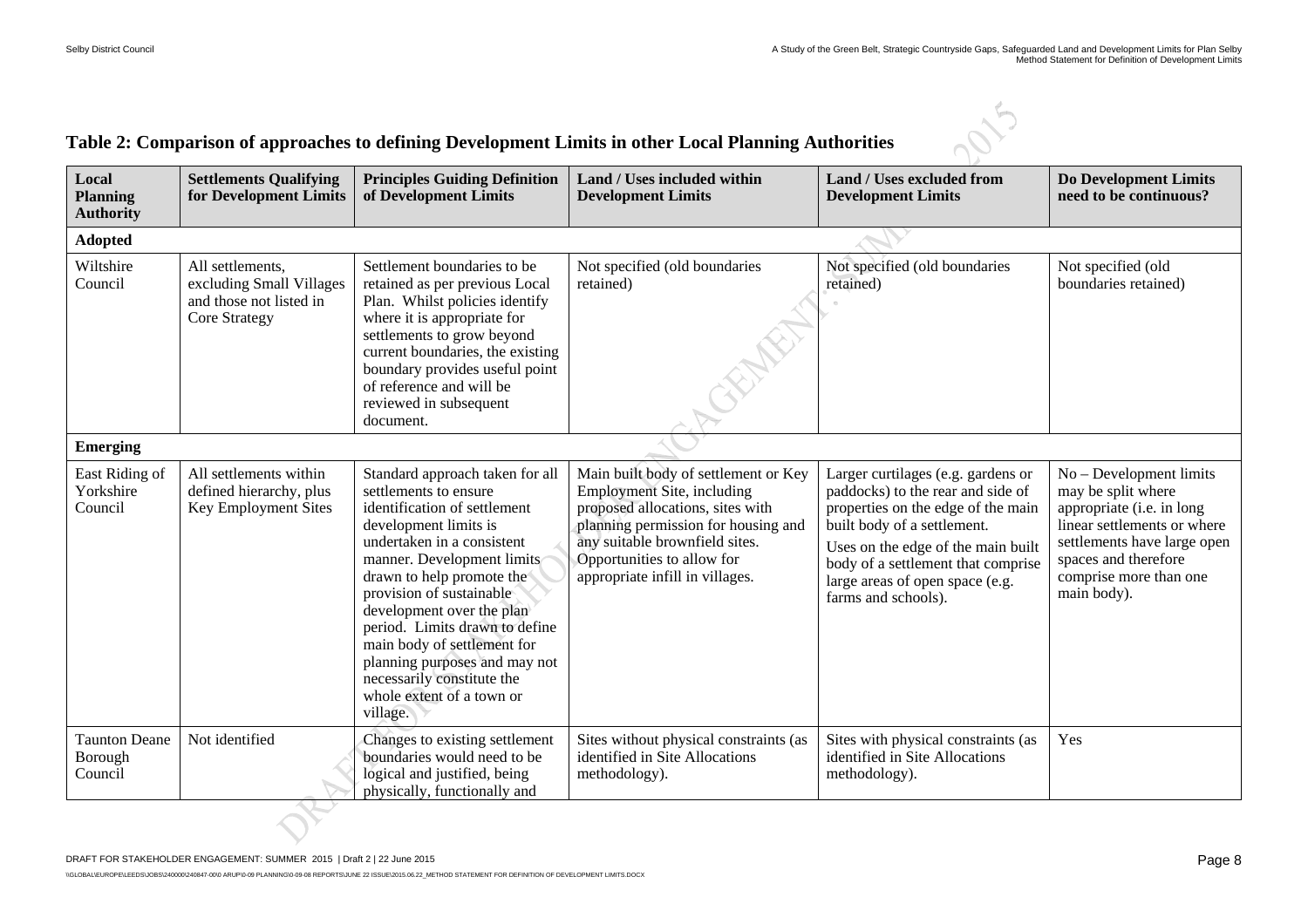| Local<br><b>Planning</b><br><b>Authority</b> | <b>Settlements Qualifying</b><br>for Development Limits                                                                                                                                                                                                                                                                                                                                                                                                                                                                           | <b>Principles Guiding Definition</b><br>of Development Limits                                                                                                                                                                                                                                                                                                                       | Land / Uses included within<br><b>Development Limits</b>                                                                                                                                  | <b>Land / Uses excluded from</b><br><b>Development Limits</b>                                                                                                                             | <b>Do Development Limits</b><br>need to be continuous? |
|----------------------------------------------|-----------------------------------------------------------------------------------------------------------------------------------------------------------------------------------------------------------------------------------------------------------------------------------------------------------------------------------------------------------------------------------------------------------------------------------------------------------------------------------------------------------------------------------|-------------------------------------------------------------------------------------------------------------------------------------------------------------------------------------------------------------------------------------------------------------------------------------------------------------------------------------------------------------------------------------|-------------------------------------------------------------------------------------------------------------------------------------------------------------------------------------------|-------------------------------------------------------------------------------------------------------------------------------------------------------------------------------------------|--------------------------------------------------------|
|                                              |                                                                                                                                                                                                                                                                                                                                                                                                                                                                                                                                   | visually related to the<br>settlement. If assessment<br>indicated that inclusion may<br>lead to proposals that could<br>undermine plan policies and<br>objectives a precautionary<br>approach has been adopted and<br>the particular site retained<br>beyond the settlement<br>boundary. Assessments made<br>against physical constraints,<br>locational constraints and<br>impact. | Sites physically adjoining an<br>existing, defined settlement.<br>Sites whose inclusion would not<br>have adverse visual or other impact<br>on settlement (or part of) or its<br>setting. | Sites not physically adjoining an<br>existing, defined settlement.<br>Sites whose inclusion would have<br>adverse visual or other impact on<br>settlement (or part of) or its<br>setting. |                                                        |
| Maldon<br>District                           | Settlements where<br>boundaries would<br>prevent inappropriate or<br>piecemeal development<br>which may lead to<br>settlement coalescence,<br>unplanned growth and<br>detrimental impacts on<br>local infrastructure and<br>services, and loss of<br>local character or<br>identity. Boundaries not<br>applied to areas of<br>dispersed development<br>where application of a<br>settlement boundary may<br>result in additional<br>development or growth<br>which would not be<br>supported by adequate<br>local infrastructure. | Revisions to boundaries<br>required to reflect changes to<br>built environment and minor<br>mapping inaccuracies since<br>settlement boundaries defined<br>in previous Local Plan.<br>Revised boundaries not to take<br>into account future planned<br>growth yet to be determined<br>through LDP process.<br>RSTAT                                                                 | Sites with planning permission<br>identified within Council's published<br>5 year land supply statement.                                                                                  | Not specified                                                                                                                                                                             | Not specified                                          |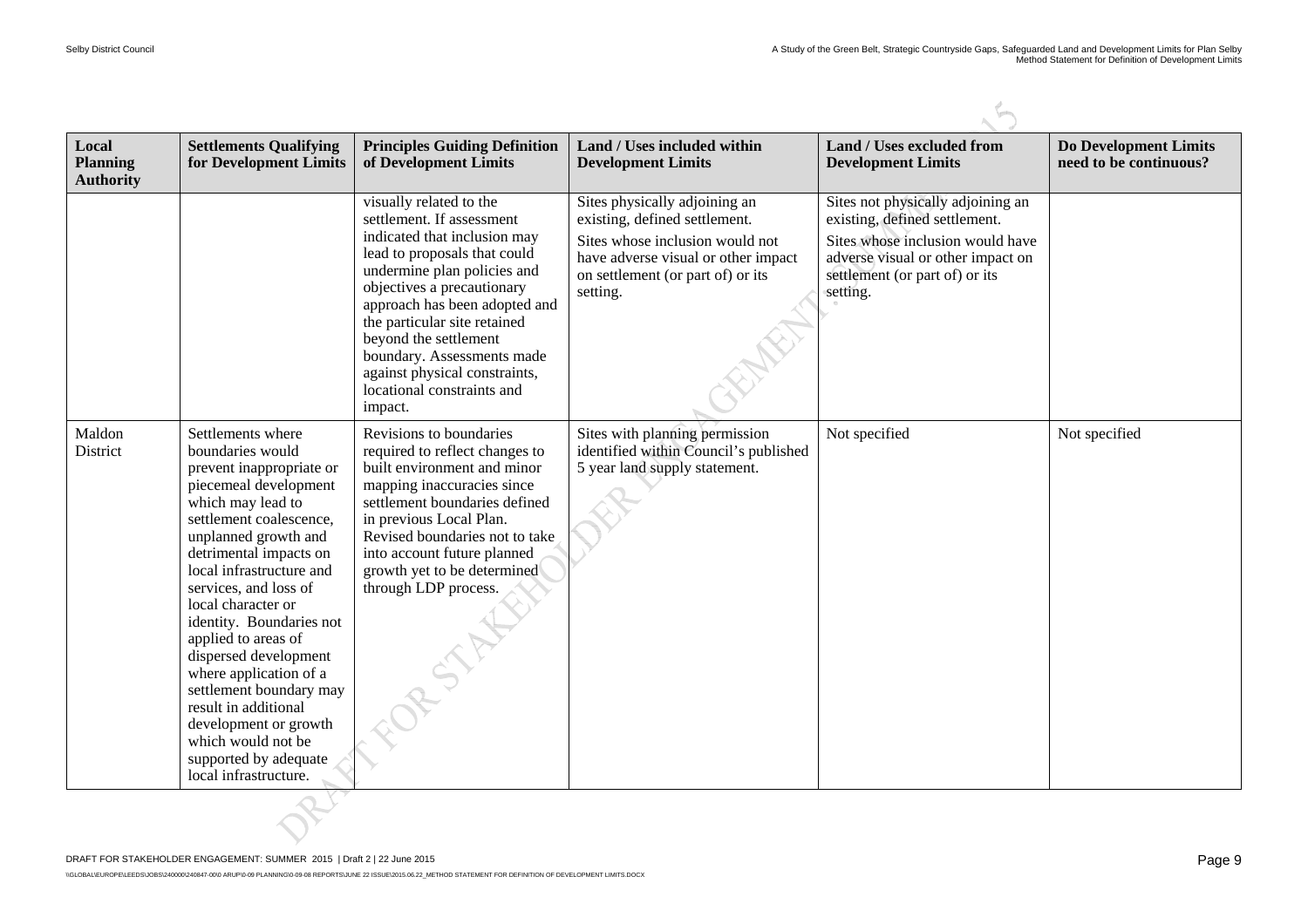| Local<br><b>Planning</b><br><b>Authority</b> | <b>Settlements Qualifying</b><br>for Development Limits                                                                  | <b>Principles Guiding Definition</b><br>of Development Limits                                                                                                                                                                             | Land / Uses included within<br><b>Development Limits</b>                                                                                                                                                                                                                                                                | <b>Land / Uses excluded from</b><br><b>Development Limits</b>                                                                                                                                                                                                                                                                                                                                                        | <b>Do Development Limits</b><br>need to be continuous? |
|----------------------------------------------|--------------------------------------------------------------------------------------------------------------------------|-------------------------------------------------------------------------------------------------------------------------------------------------------------------------------------------------------------------------------------------|-------------------------------------------------------------------------------------------------------------------------------------------------------------------------------------------------------------------------------------------------------------------------------------------------------------------------|----------------------------------------------------------------------------------------------------------------------------------------------------------------------------------------------------------------------------------------------------------------------------------------------------------------------------------------------------------------------------------------------------------------------|--------------------------------------------------------|
| <b>Test Valley</b><br>Borough<br>Council     | All villages within<br>defined settlement<br>hierarchy                                                                   | Consistent approach to all<br>settlements in hierarchy, but<br>tailored to specific character of<br>individual settlements.<br>Boundaries use existing<br>identifiable boundaries on the<br>ground such as buildings and<br>curtilages.   | Village uses considered to form part<br>of identity of settlement, including<br>church yards, car parks, schools (and<br>playing fields), employment sites,<br>full curtilage of dwellings, public<br>open space (including recreation<br>grounds and allotments), farm<br>complexes within / adjoining<br>settlements. | Dwellings or farm buildings in<br>large grounds, and on periphery of<br>villages, which relate to<br>countryside development rather<br>than forming part of settlement.                                                                                                                                                                                                                                              | Yes                                                    |
| East<br>Staffordshire<br>Borough<br>Council  | Strategic Villages and<br><b>Local Service Centres</b><br>(i.e. excluding two<br>largest towns and<br>smallest villages) | Different approaches used for<br><b>Strategic Villages and Local</b><br>Service Centres. Based on<br>strategic / development<br>allocations for each settlement<br>identified in Local Plan and<br>existing permitted<br>development.     | Sites with planning permission or<br>well advanced in process of gaining<br>permission. Strategic allocations<br>and available options for boundary<br>expansion based on sites provided to<br>the Council by landowners as part of<br>the SHLAA (through consultation<br>with Parish Councils).                        | Sites with certain constraints e.g.<br>SSSIs.                                                                                                                                                                                                                                                                                                                                                                        | Not specified                                          |
| Purbeck<br>District<br>Council               | Towns and some villages<br>(smallest villages)<br>excluded)                                                              | Settlement boundaries should<br>be logical and easily<br>identifiable, and normally<br>follow property boundaries.<br>Assessment criteria include:<br>permanence, relationship with<br>urban area, alteration to<br>settlement hierarchy. | Uses and development that have a<br>social and/or economic relationship<br>with the settlement (including those<br>with planning permission that is not<br>yet implemented).                                                                                                                                            | Outlying development; open<br>spaces at the edge of settlements;<br>large, open residential gardens or<br>adjacent paddocks; important<br>gaps; uses that would not<br>normally be found within a<br>settlement boundary (e.g.<br>agriculture, forestry, equestrian<br>development) unless wholly<br>surrounded by built up area of<br>settlement; camping and<br>caravanning sites; historic<br>anomalies/mistakes. | Yes                                                    |
|                                              |                                                                                                                          |                                                                                                                                                                                                                                           |                                                                                                                                                                                                                                                                                                                         |                                                                                                                                                                                                                                                                                                                                                                                                                      |                                                        |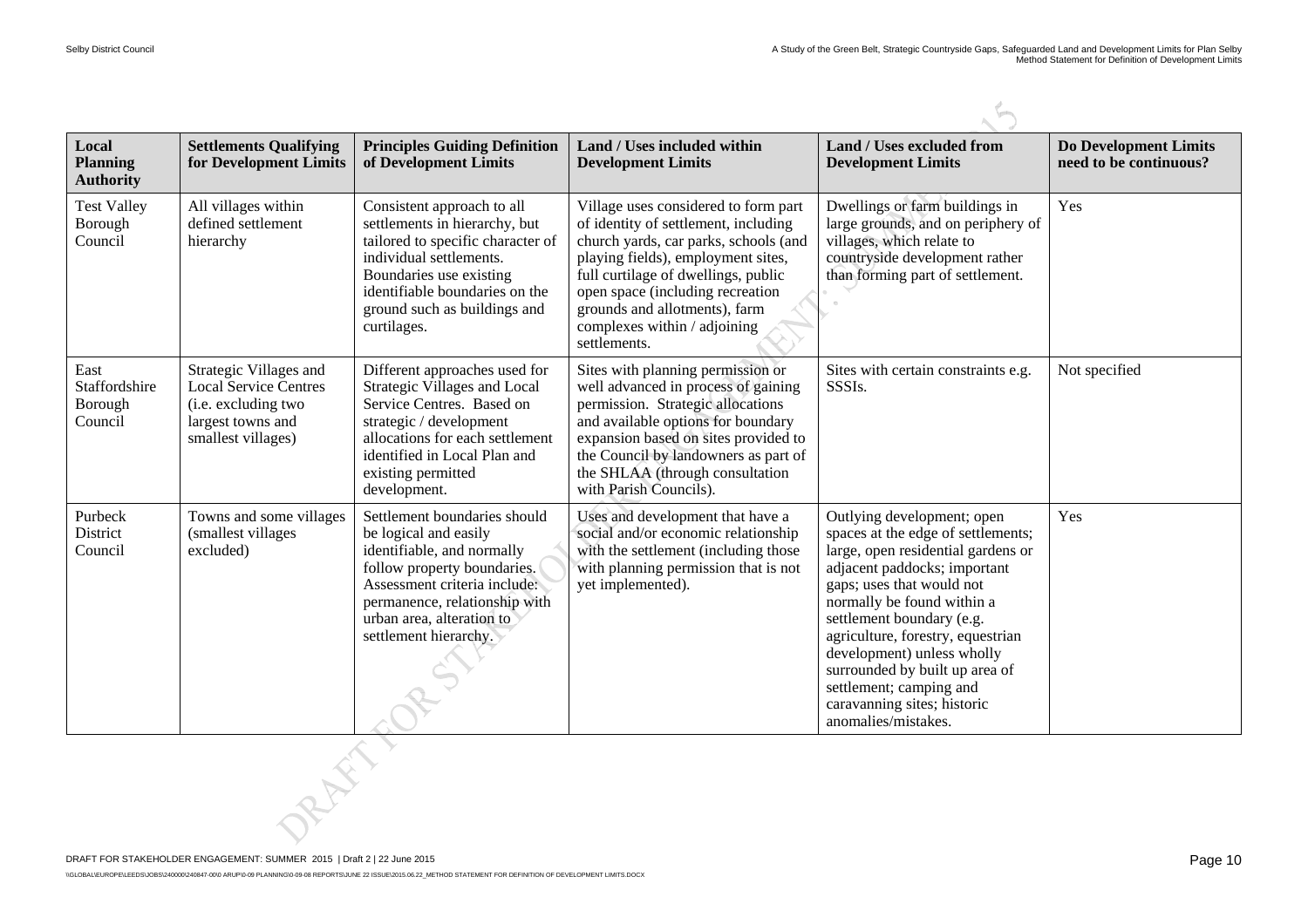### **3 Proposed Methodology for Defining Development Limits in Plan Selby**

### **3.1 Purpose of Development Limits**

The main purpose of Development Limits is to provide clear and unambiguous guidance as to where development 'in principle' is likely to be acceptable and to define areas where strict control of new development is required.

The definition of Development Limits seek to meet the defined purposes of Local Plans as outlined in Paragraph 157 of the NPPF, which include, amongst others:

- To plan positively for the development and infrastructure required to meet the objectives, principles and policies of the NPPF;
- The indication of broad locations for strategic development on a key diagram and land-use designations on a proposals map; and
- The identification of land where development would be inappropriate (e.g. because of its environmental or historic significance).

Providing a robust and consistent definition of Development Limits within Selby District's settlements is therefore important to enable the efficient implementation and delivery of Selby's Core Strategy and PLAN Selby, and its compliance with the requirements of the NPPF. Once defined, Development Limits will give a measure of certainty and predictability to the local development plan, and will provide greater clarity over whether particular sites are covered by policies within the Selby District Core Strategy (notably Core Strategy Policies SP2, SP4, SP5 and SP10).

The definition of Development Limits, combined with other policies in the Selby District Core Strategy, will seek to:

- Direct development to appropriate sustainable locations within existing settlements across the District;
- Ensure that new development is functionally related to the existing built form of existing settlements;
- Protect the Countryside from inappropriate development; and
- Ensure that new development is sympathetic in scale and location to the form and character of the settlement.

Development Limits will set out the extent to which policies enabling development (as defined in the Selby District Core Strategy) can be applied. Development Limits will not necessarily encompass all of the facilities and land uses that may be perceived by the local community as being part of the settlement. The recommended criteria and approach to defining Development Limits in PLAN Selby are considered below.

### **3.2 Approach to defining Development Limits**

In defining the approach to Development Limits it is necessary to consider the impact which the definition of the Development Limit will have upon each settlement, in terms of the policies which can then be applied once an area is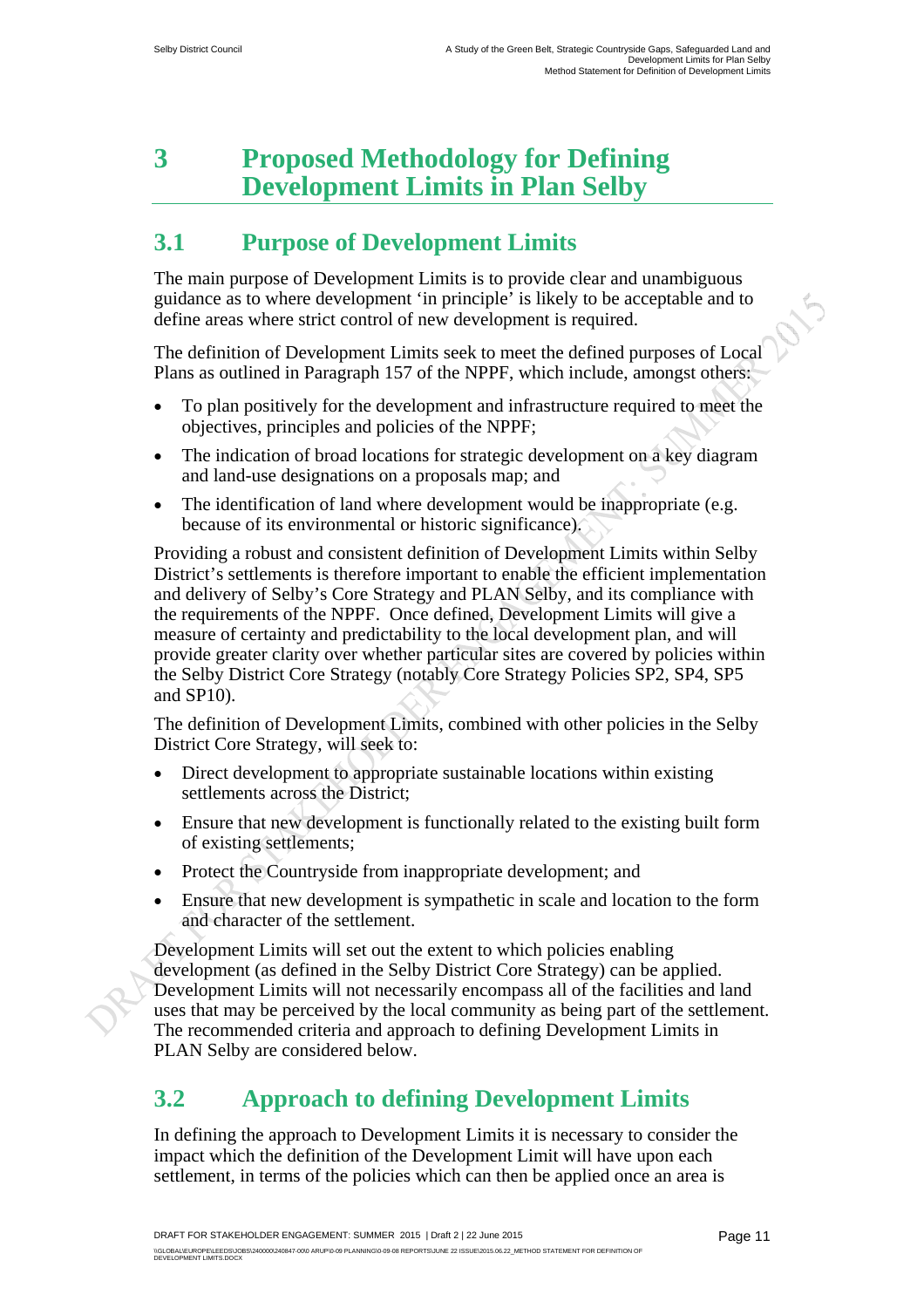designated as being within a Development Limit and the implications for the future impact of development within that area, including upon the settlement's character.

#### **3.2.1 Settlements with Proposed Development Limits**

Development Limits are currently applied to all Secondary Villages, Designated Service Villages (DSVs), Local Service Centres and Principal Town within Selby District. Small villages and hamlets are not defined within the settlement hierarchy and therefore do not have designated Development Limits. It is therefore recommended that Development Limits continue to be applied only to those settlements defined above, as this is consistent with policies outlined in the Selby District Core Strategy and is limited to those settlements in which a certain amount of future development is likely to be accepted. Small villages and hamlets are considered to fall within the 'wider countryside' in which development is generally restricted, therefore the imposition of Development Limits in these locations would be inappropriate in these locations.

In considering the approach towards defining Development Limits within each of the relevant settlements, it is necessary to take into account the relevant Core Strategy policies which will determine how development within each settlement will be considered in policy terms. In setting the overall spatial development strategy for the District, Policy SP2 states that the majority of new development will be directed to towns and more sustainable villages, with development outside Development Limits being more severely restricted. Policy SP4 states that in considering non-allocated development, certain types of residential development will be acceptable 'in principle' within the Development Limits of each settlement, with only small scale rural affordable housing potentially acceptable on sites adjoining the Development Limits boundary in Designated Service Villages and Secondary Villages, and all other development in the open countryside generally resisted.

### **3.2.2 Consideration of different approaches**

In defining Development Limits for each relevant settlement the possibility of adopting two contrasting approaches has been considered;

- a tightly drawn limit to existing built up areas and the outer edge of new Local Plan allocations; and
- a loosely drawn limit to allow more sympathetic development.

The first of these approaches would provide greater certainty that any undeveloped sites contained within the proposed Development Limit boundary have been properly assessed through the Site Allocations process (in the case of new allocations) or Development Management process (in the case of sites with extant planning consent). This approach would also ensure that any sites which are included inside the Development Limits boundary (and are therefore considered 'in principle' to be acceptable sites for development) are not in danger of conflicting with any existing Core Strategy or NPPF policies and objectives. Adopting a looser development limit that includes additional undeveloped sites which have not yet been allocated for development would undermine and preempt the Site Allocations process, and therefore would not be sound or justified.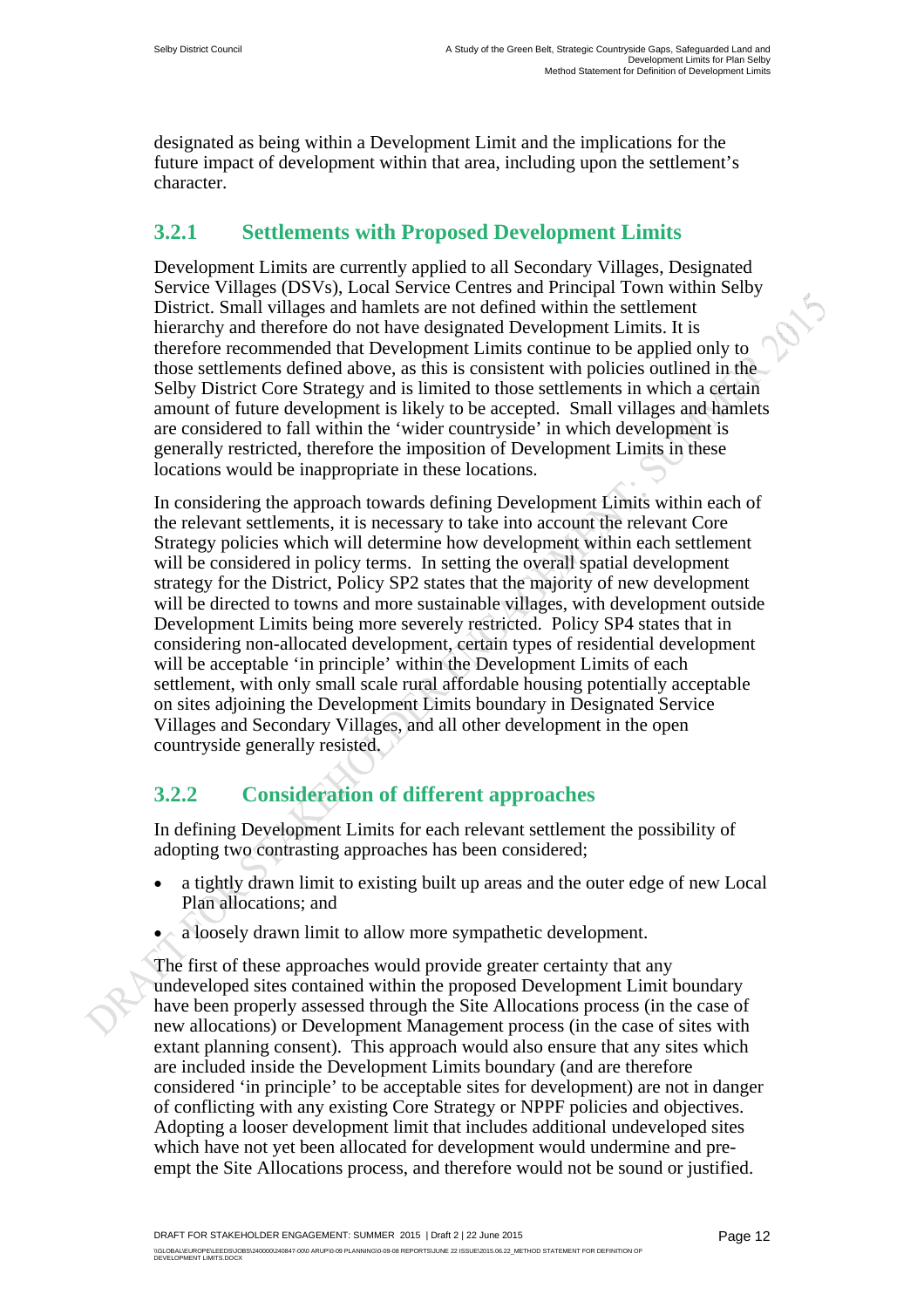For this reason it is recommended, and have therefore proposed adopting a tight Development Limit boundary which conforms more closely with and incorporates the outcomes of the separate Site Allocations, Green Belt Study and Strategic Countryside Gaps review processes, as well as incorporating a check of existing defined Development Limits in order to correct any minor errors or discrepancies since the previous Limits were established.

#### *Recommended approach to defining Development Limits*

A series of criteria have been historically used for determining which areas should be included within a settlement's Development Limit, and which areas excluded. This is an approach consistently used by Local Planning Authorities and it is suggested that this is replicated in PLAN Selby. This approach will ensure that the potential impact of including an area of land within a settlement's Development Limit is considered, and the approach taken is consistent within all relevant settlements. The criteria previously used in the Selby Local Plan (2005) have been reviewed and revised accordingly in the following section.

A consistent approach to identifying settlement limits across all settlements with existing development limits has been proposed. A two stage approach is proposed for settlements where there is potential for site allocations (Principal Town, Local Service Centres and Designated Service Villages) and a one stage approach for Secondary Villages (where there will be no identified site allocations). This is set out in Figure 1.

### **3.3 Overview of Proposed Methodology for defining Development Limits**

Figure 1 identifies the proposed methodology for defining settlement Development Limits, based on the approach outlined above. This methodology differentiates between the inputs required prior to undertaking a review of Development Limits in each settlement type; notably, that the Development Limits review in the Principal Town, Local Service Centres and Designated Service Villages will need to be preceded and informed by the outcomes of the Green Belt review and Strategic Countryside Gap analysis, which will in turn inform the Housing and Employment Site Selection Process. In these settlements, the outcomes of the Housing and Employment Site Selection process will feed into the review of Development Limits, together with a check of existing Development Limits against a set of pre-defined criteria. Secondary Villages will not have housing / employment allocations and therefore the review of Development Limits within these settlements will only be informed by a check of the existing Development Limits against the pre-defined criteria.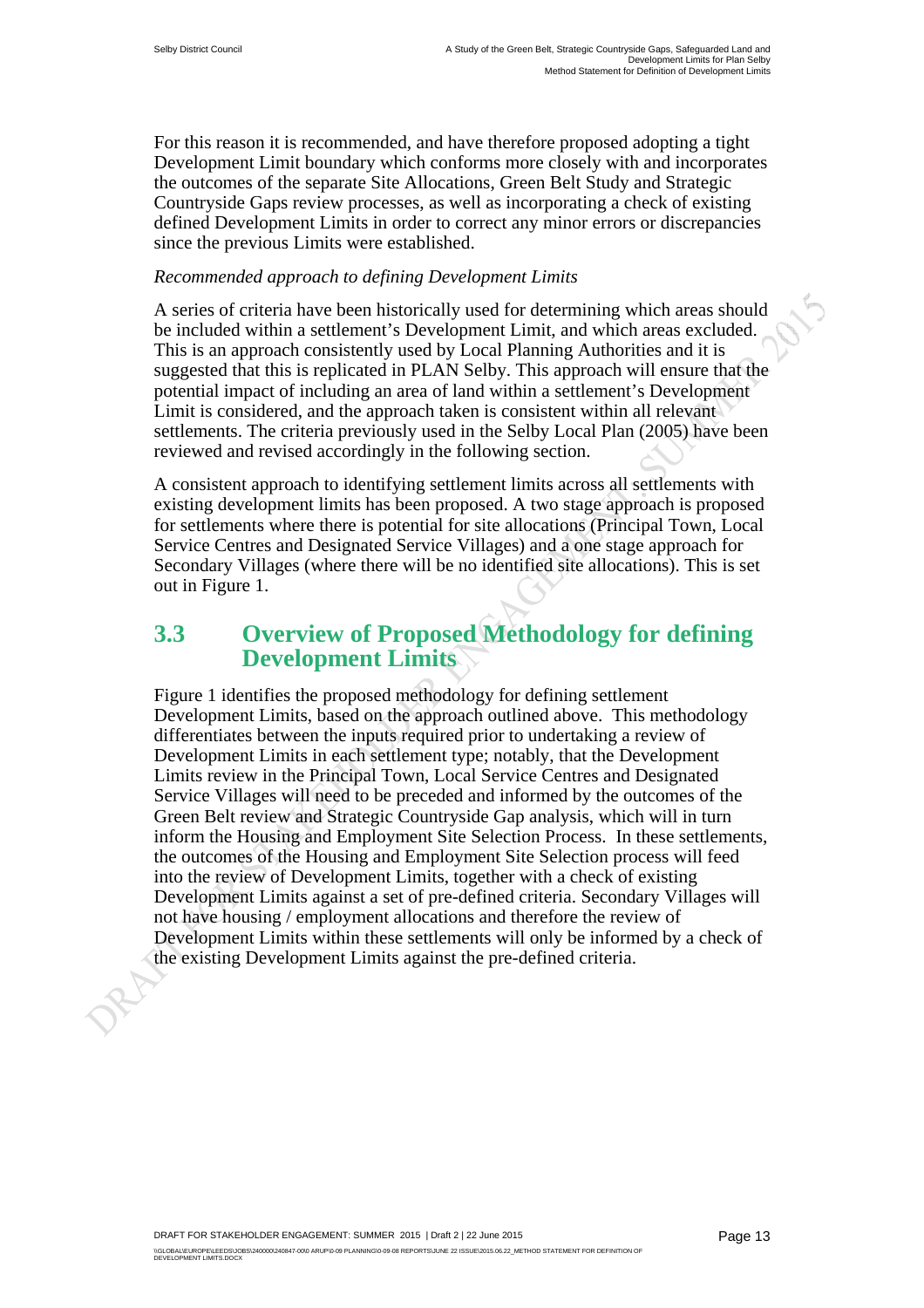

\\GLOBAL\EUROPE\LEEDS\JOBS\240000\240847-00\0 ARUP\0-09 PLANNING\0-09-08 REPORTS\JUNE 22 ISSUE\2015.06.22\_METHOD STATEMENT FOR DEFINITION OF DEVELOPMENT LIMITS.DOCX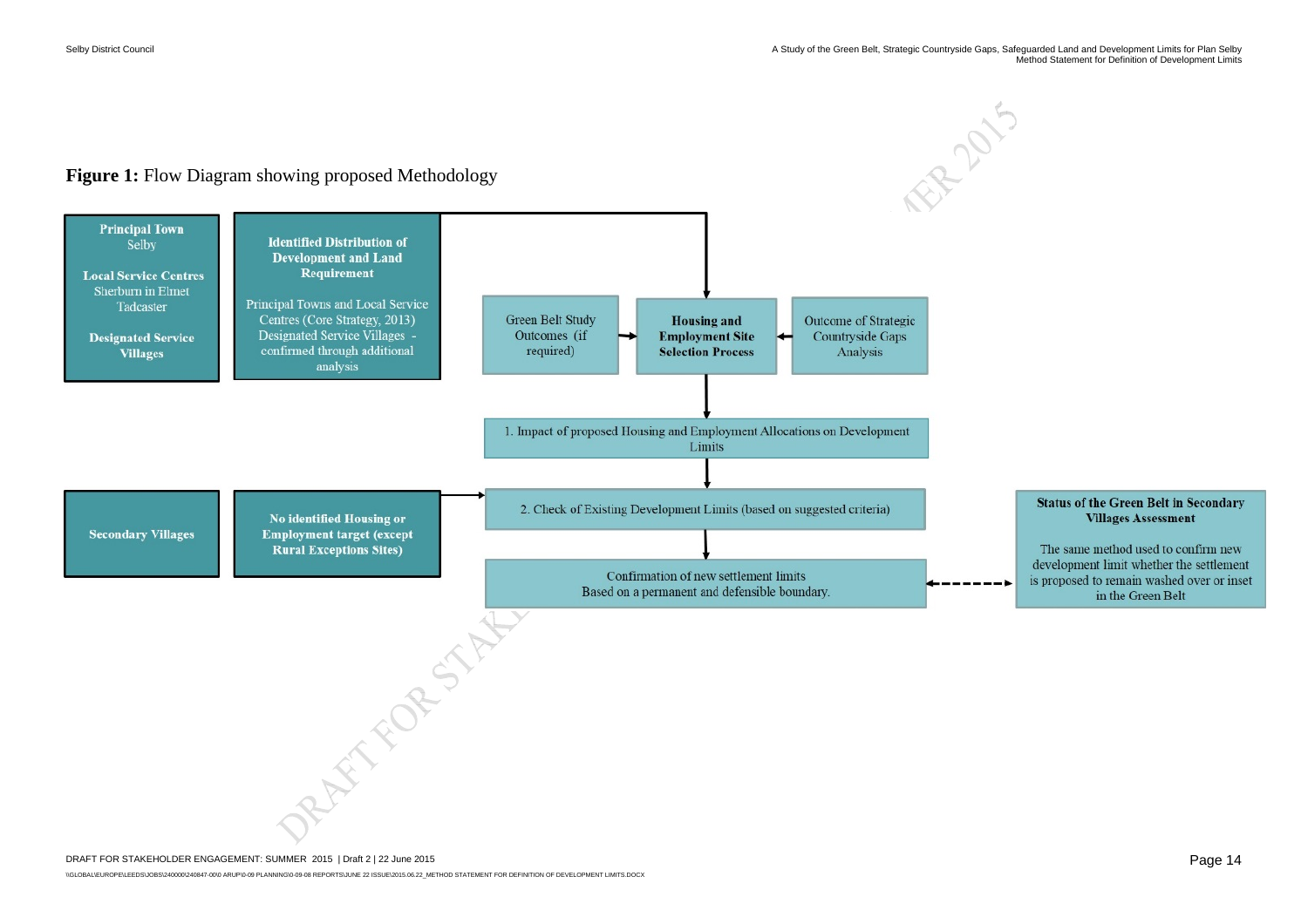### **3.4 Criteria for defining Development Limits**

The recommended criteria for defining whether an area of land should be included or excluded from within the Development Limit boundary are outlined below. These include a review of those criteria previously used in the designation of Development Limits undertaken in preparation of the Selby Local Plan (2005), plus some additional criteria as deemed necessary.

| <b>Suggested Boundary Review Criteria</b>                                                                                                                                                                                                                                                                                                                                            | <b>Assessment</b>                                                                                                                                                                                                                       | <b>Outcome</b>                                                                                                                                               |
|--------------------------------------------------------------------------------------------------------------------------------------------------------------------------------------------------------------------------------------------------------------------------------------------------------------------------------------------------------------------------------------|-----------------------------------------------------------------------------------------------------------------------------------------------------------------------------------------------------------------------------------------|--------------------------------------------------------------------------------------------------------------------------------------------------------------|
| <b>Proposed Site Allocations</b><br>1.<br>This criterion will only be applicable to Principal Town, Local Service Centres and Designated<br>Service Villages in which site allocations will be made.                                                                                                                                                                                 |                                                                                                                                                                                                                                         |                                                                                                                                                              |
| The Housing and Employment Site Selection<br>process incorporates the outcomes of the<br>Green Belt Study and Strategic Countryside<br>Gaps analysis. Therefore sites proposed as<br>allocations following the Housing and<br>Employment Site Selection process should be<br>included within the Development Limits                                                                  | Site currently outside the<br>Development Limit boundary is<br>allocated for development<br>through the Housing and<br><b>Employment Sites Selection</b><br>process                                                                     | Site is included<br>within the<br>Development<br>Limit                                                                                                       |
| boundary, where these are not already<br>included.                                                                                                                                                                                                                                                                                                                                   | Site currently outside the<br>Development Limit boundary is<br>not allocated for development<br>through the Housing and<br><b>Employment Sites Selection</b><br>process                                                                 | Site is not<br>included within<br>the<br>Development<br>Limit, subject<br>to outcome of<br>subsequent<br>check against<br>further criteria<br>(see 2. below) |
| 2.<br><b>Check of Existing Development Limits</b><br>The following criteria will be used to assess the existing Development Limits in all relevant<br>settlements, including Principal Town, Local Service Centres, Designated Service Villages and<br>Secondary Villages. Following this second stage of assessment draft revised Development Limits<br>will have been established. |                                                                                                                                                                                                                                         |                                                                                                                                                              |
| <b>Extant planning consents</b><br>a)<br>Where sites on the edge of the settlement have<br>outstanding permission for housing, these<br>should be included within the Development<br>Limit, unless these consents allow<br>development in a situation where it would<br>normally be refused (e.g. Rural Exception                                                                    | Site currently outside but<br>adjoining existing Development<br>Limit boundary has extant<br>planning consent for housing,<br>with no exceptional<br>circumstances attached (e.g.<br>previous allocation)                               | Site is included<br>within the<br>Development<br>Limit                                                                                                       |
| Sites and dwellings with an agricultural or<br>other occupancy condition). Where a long-<br>standing occupancy condition is in force and<br>the house in question is clearly well-related to<br>the built form of the village, then the dwelling<br>should be incorporated into the Development<br>Limit.                                                                            | Site currently outside but<br>adjoining Development Limit<br>boundary has extant planning<br>consent for housing, with<br>exceptional circumstances<br>attached (e.g. Rural Exception<br>Site or agricultural / occupancy<br>condition) | Site excluded<br>from<br>Development<br>Limit unless<br>considered to<br>meet the<br>requirements<br>for inclusion<br>outlined in<br>criteria 2(b),          |

 $(c)$  and  $(d)$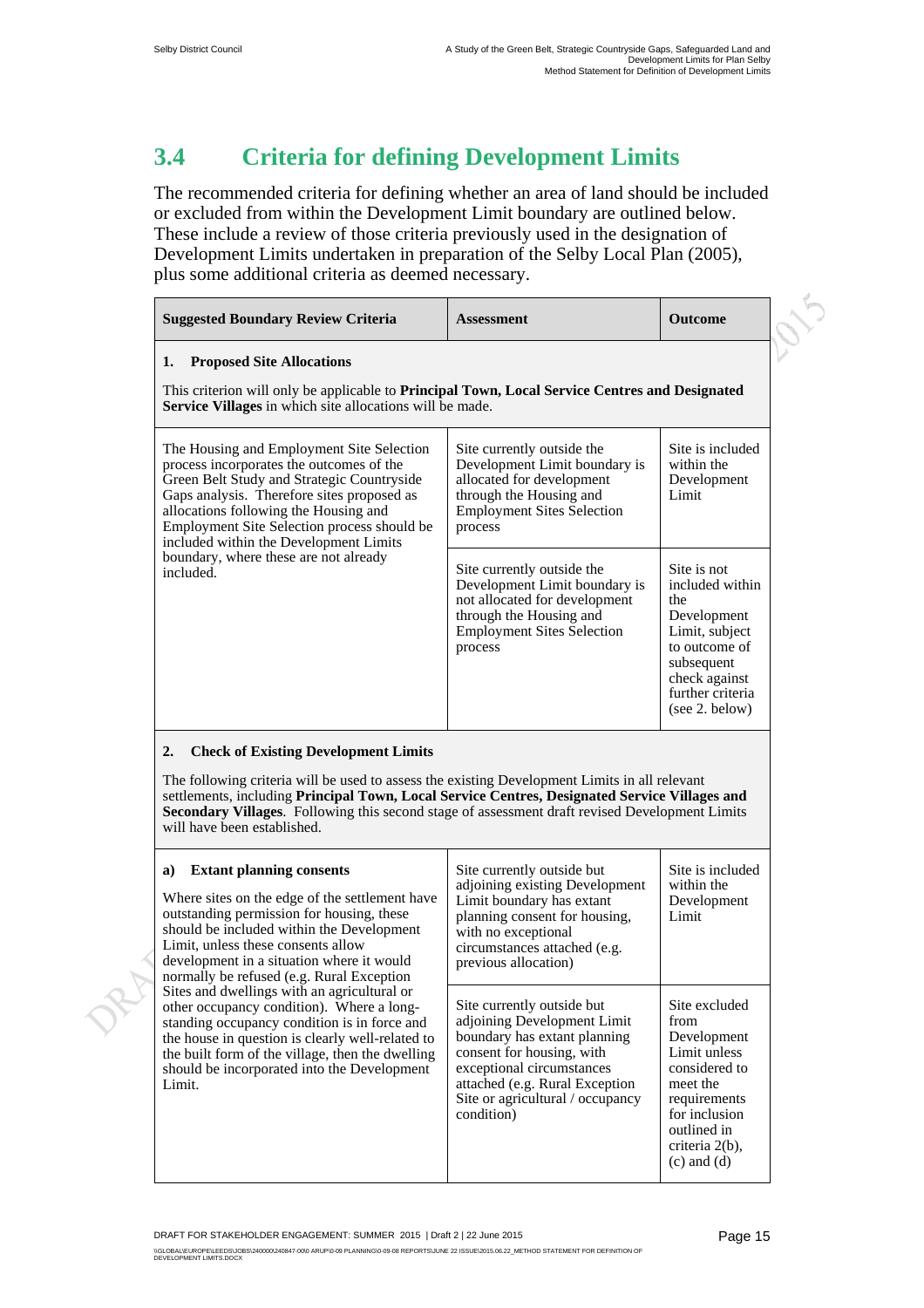$\mathcal{S}$ 

| <b>Functional relationship to physical</b><br>b)<br>form of built-up area<br>Suggest that this replaces 'Extent of Existing<br>Settlements' and 'Form and Character of<br>Existing Settlements' criteria previously used<br>in Selby Local Plan 2005 to more closely<br>align with the assessment criteria outlined in<br>the Green Belt Study methodology.<br>Assessment of sites against this criterion will                                                                                                                                                                                                                                                                                                                                                                               | Site currently outside but<br>adjoining Development Limit<br>boundary displays high level of<br>containment, high level of<br>previously developed land and<br>topography which increases a<br>sense of confinement and is<br>therefore considered to have a<br>strong functional relationship<br>with the existing built form.                                 | Site to be<br>considered for<br>inclusion<br>within the<br>Development<br>Limit, subject<br>to assessment<br>against criteria<br>$2(c)$ and $(d)$                                                                  |  |
|----------------------------------------------------------------------------------------------------------------------------------------------------------------------------------------------------------------------------------------------------------------------------------------------------------------------------------------------------------------------------------------------------------------------------------------------------------------------------------------------------------------------------------------------------------------------------------------------------------------------------------------------------------------------------------------------------------------------------------------------------------------------------------------------|-----------------------------------------------------------------------------------------------------------------------------------------------------------------------------------------------------------------------------------------------------------------------------------------------------------------------------------------------------------------|--------------------------------------------------------------------------------------------------------------------------------------------------------------------------------------------------------------------|--|
| identify any discrepancies in the settlement<br>boundary in relation to existing built<br>development which forms part of the built-up<br>area of the settlement. Regard should be<br>given to the extent of existing development as<br>seen from both outside a settlement,<br>particularly from approach roads, and from<br>within the settlement.<br>Similarly, the form and character of a<br>settlement as defined by dwellings, other<br>buildings and their curtilages, the road                                                                                                                                                                                                                                                                                                      | Site currently outside but<br>adjoining Development Limit<br>boundary displays low level of<br>containment, little or no<br>previously developed land and a<br>very open topography, and is<br>therefore considered to have a<br>relatively weak functional<br>relationship with the existing<br>built form.                                                    | Site is not<br>included within<br>the<br>Development<br>Limit                                                                                                                                                      |  |
| network, and open spaces will determine<br>whether a tight boundary designed to<br>safeguard the existing pattern of development<br>is appropriate or not.<br>Outlying development, including small<br>pockets of development that are clearly<br>detached from the settlement, will have no<br>functional relationship to the built physical<br>form of the settlement, and therefore should<br>not be included within the Development<br>Limit.                                                                                                                                                                                                                                                                                                                                            | Site does not adjoin existing<br>Development Limit boundary<br>and is considered to be<br>physically and/or visually<br>detached from the built form of<br>the settlement                                                                                                                                                                                       | Site is not<br>included within<br>the<br>Development<br>Limit                                                                                                                                                      |  |
| Functional relationship to use of built-<br>$\bf c)$<br>up area<br>The Development Limit should reflect uses<br>and development that has a clear social and/or<br>economic relationship with the settlement.<br>Development Limits will therefore normally<br>include existing uses and buildings that have a<br>clear social or economic function and better<br>relate to the built form of the settlement than<br>the countryside e.g. residential properties,<br>services, community facilities and<br>employment development.<br>As such, Development Limits should<br>generally exclude:<br>Buildings, such as halls, large<br>houses, hotels hospitals and schools<br>set in spacious grounds on the edge<br>of settlements where they are not<br>functionally related to the physical | Site currently outside but<br>adjoining Development Limit<br>boundary and has an existing use<br>which has a clear functional<br>relationship with the existing<br>settlement<br>Site currently outside but<br>adjoining Development Limit<br>boundary and has an existing use<br>which has no clear functional<br>relationship with the existing<br>settlement | Site to be<br>considered for<br>inclusion<br>within the<br>Development<br>Limit, subject<br>to assessment<br>against criteria<br>$2(b)$ and $(d)$<br>Site is not<br>included within<br>the<br>Development<br>Limit |  |
| built form of the settlement;<br>Domestic gardens of properties on<br>$\overline{\phantom{0}}$<br>the edge of settlements which are<br>extensive and are not functionally<br>related to the physical built form of<br>the settlement;<br>Curtilages of properties on the edge<br>of settlements which are extensive                                                                                                                                                                                                                                                                                                                                                                                                                                                                          |                                                                                                                                                                                                                                                                                                                                                                 |                                                                                                                                                                                                                    |  |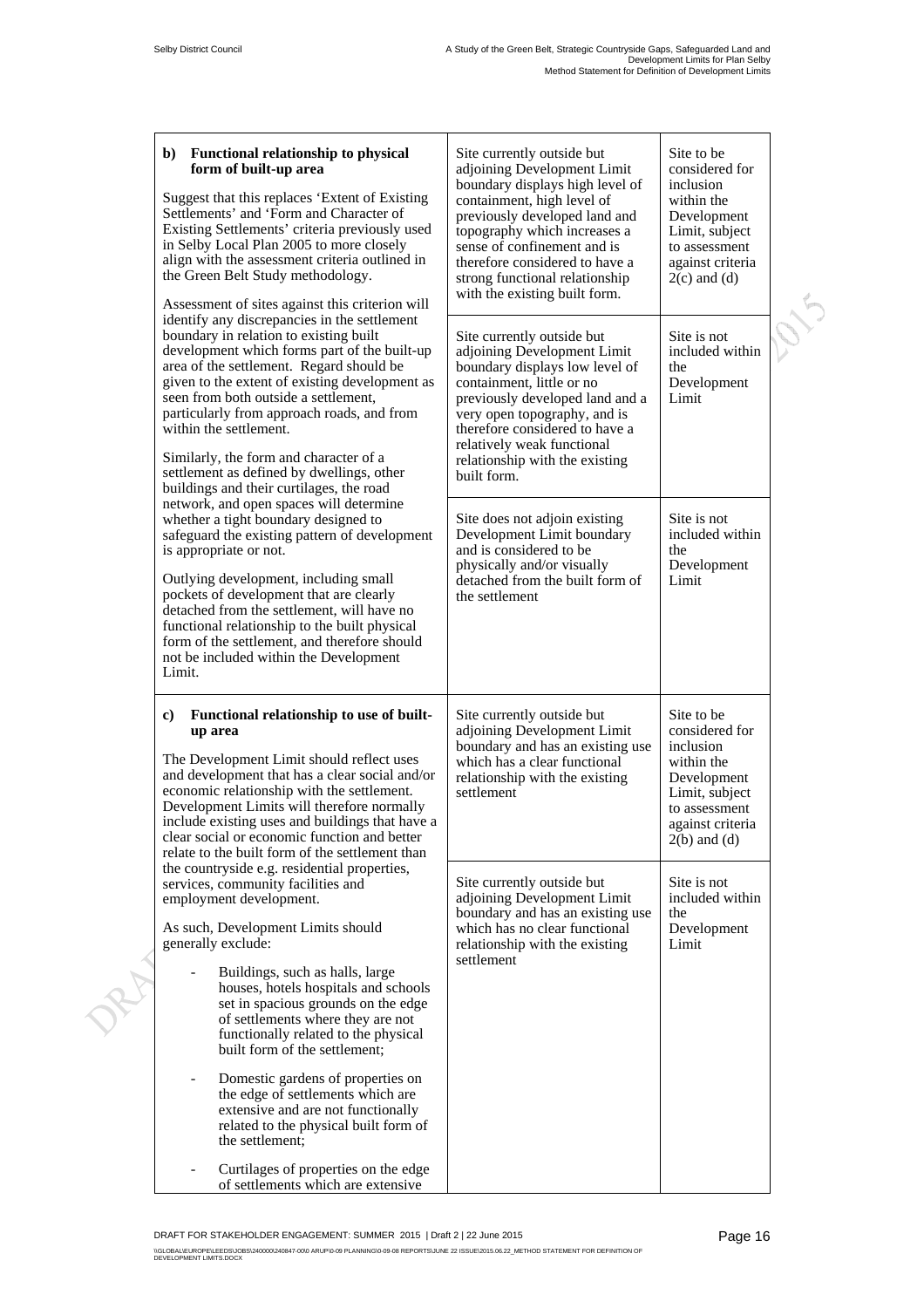|  | and partially or wholly undeveloped<br>and are not functionally related to<br>the physical built form of the<br>settlement, including paddocks<br>associated with residential<br>properties;                                                                                                                                                                                                                                                           |                                                                                                  |                                                                                                      |  |
|--|--------------------------------------------------------------------------------------------------------------------------------------------------------------------------------------------------------------------------------------------------------------------------------------------------------------------------------------------------------------------------------------------------------------------------------------------------------|--------------------------------------------------------------------------------------------------|------------------------------------------------------------------------------------------------------|--|
|  | Designated open spaces and playing<br>fields on the edge of settlements;                                                                                                                                                                                                                                                                                                                                                                               |                                                                                                  |                                                                                                      |  |
|  | Camping and caravanning sites;<br>$\overline{\phantom{0}}$                                                                                                                                                                                                                                                                                                                                                                                             |                                                                                                  |                                                                                                      |  |
|  | Sites which are of nature<br>conservation importance, designated<br>Strategic Countryside Gaps,<br>scheduled monuments, village<br>greens and other pockets of valuable<br>amenity land such as woodlands,<br>many of which are covered by Tree<br>Preservation Orders;                                                                                                                                                                                |                                                                                                  |                                                                                                      |  |
|  | Industrial or commercial uses on the<br>edge of settlements where they are<br>not functionally related to the<br>physical built form of the settlement;                                                                                                                                                                                                                                                                                                |                                                                                                  |                                                                                                      |  |
|  | Farmsteads and associated<br>outbuildings where their rural<br>characteristics predominate and they<br>appear to relate more strongly with<br>the surrounding countryside.<br>Generally, agricultural buildings of<br>modern construction should be<br>excluded whereas traditional stone or<br>brick-built farm buildings which<br>have historically been long<br>associated with the settlement may<br>be included within the Development<br>Limits. |                                                                                                  |                                                                                                      |  |
|  | <b>Relationship to permanent physical</b><br>d)<br>boundaries<br>Wherever practicable and appropriate,<br>Development Limit boundaries will follow<br>well-defined physical features which are<br>durable and likely to be permanent. Apart<br>from being readily discernible and less open<br>to dispute, these boundaries usually represent                                                                                                          | <b>Existing Development Limit</b><br>boundary relates to durable /<br>permanent features.        | Retain<br>Development<br>Limit<br>boundary,<br>subject to<br>assessment<br>against other<br>criteria |  |
|  | the transition between village or town and the<br>neighbouring countryside.<br>As defined in the 'purposes' of the Green Belt<br>outlined in the Green Belt Study, those<br>features which are readily recognisable and<br>likely to be permanent include:                                                                                                                                                                                             | <b>Existing Development Limit</b><br>boundary does not relate to<br>durable / permanent features | Amend<br>Development<br>Limit boundary<br>to relate to<br>these features<br>where                    |  |
|  | Infrastructure: Motorway; public and<br>made roads or strongly defined<br>footpath/track; a railway line; river;                                                                                                                                                                                                                                                                                                                                       |                                                                                                  | practicable and<br>appropriate,<br>subject to<br>assessment                                          |  |
|  | Landform: Stream, canal or other<br>$\overline{\phantom{0}}$<br>watercourse; prominent physical<br>features (e.g. ridgeline); protected<br>woodland/hedge; existing<br>development with strongly<br>established, regular or consistent<br>boundaries.                                                                                                                                                                                                  |                                                                                                  | against criteria<br>$2(b)$ and $(c)$                                                                 |  |
|  |                                                                                                                                                                                                                                                                                                                                                                                                                                                        |                                                                                                  |                                                                                                      |  |